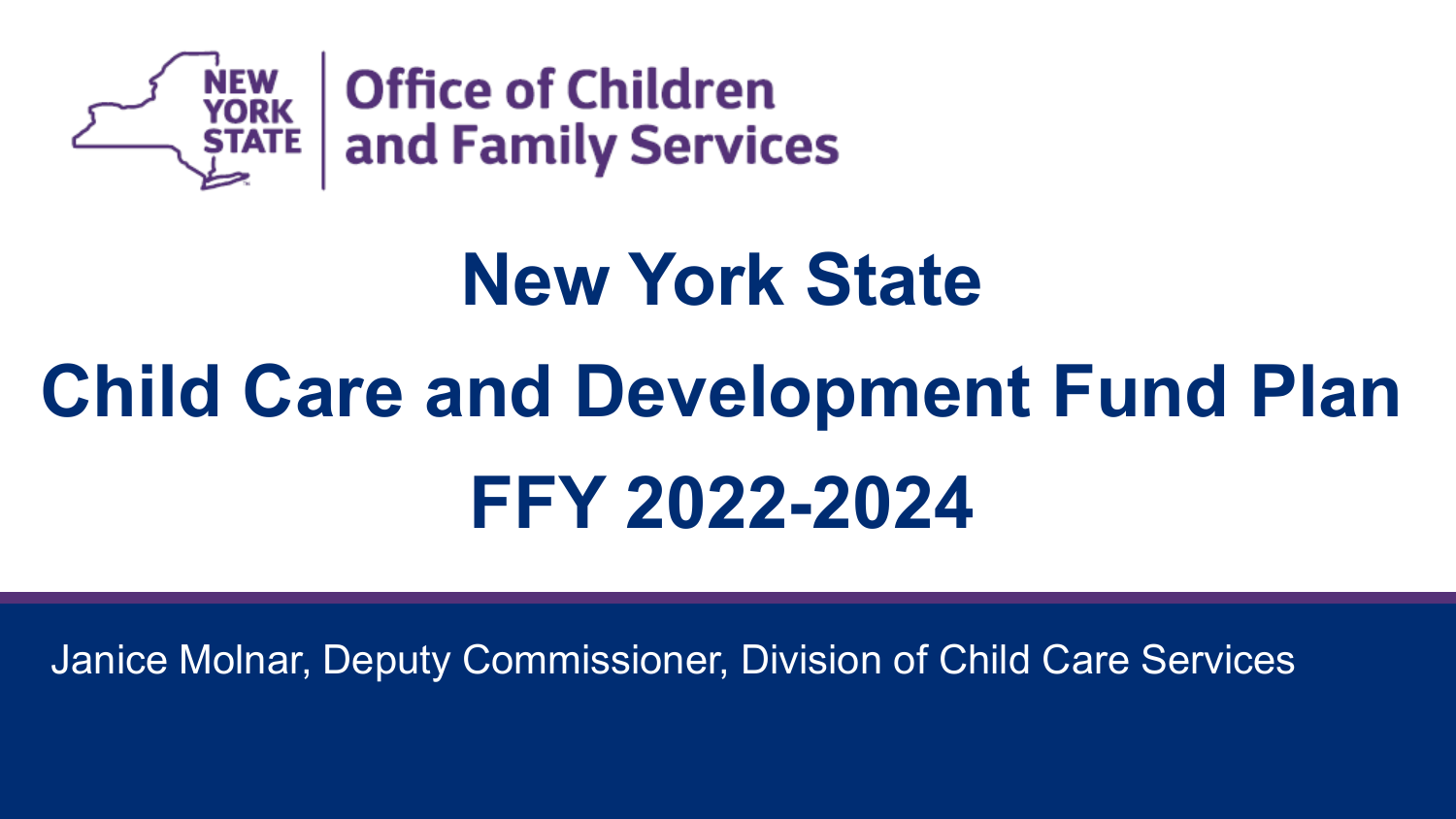### **Overview of the Child Care and Development Fund (CCDF) Plan**

- The CCDF Plan = the agreement between the Lead Agency and the federal government as to how CCDF programs will be administered
- Lead Agency = OCFS
- 3-year plan: FFY 2022-2024 (for the period October 1, 2021 – September 30, 2024)

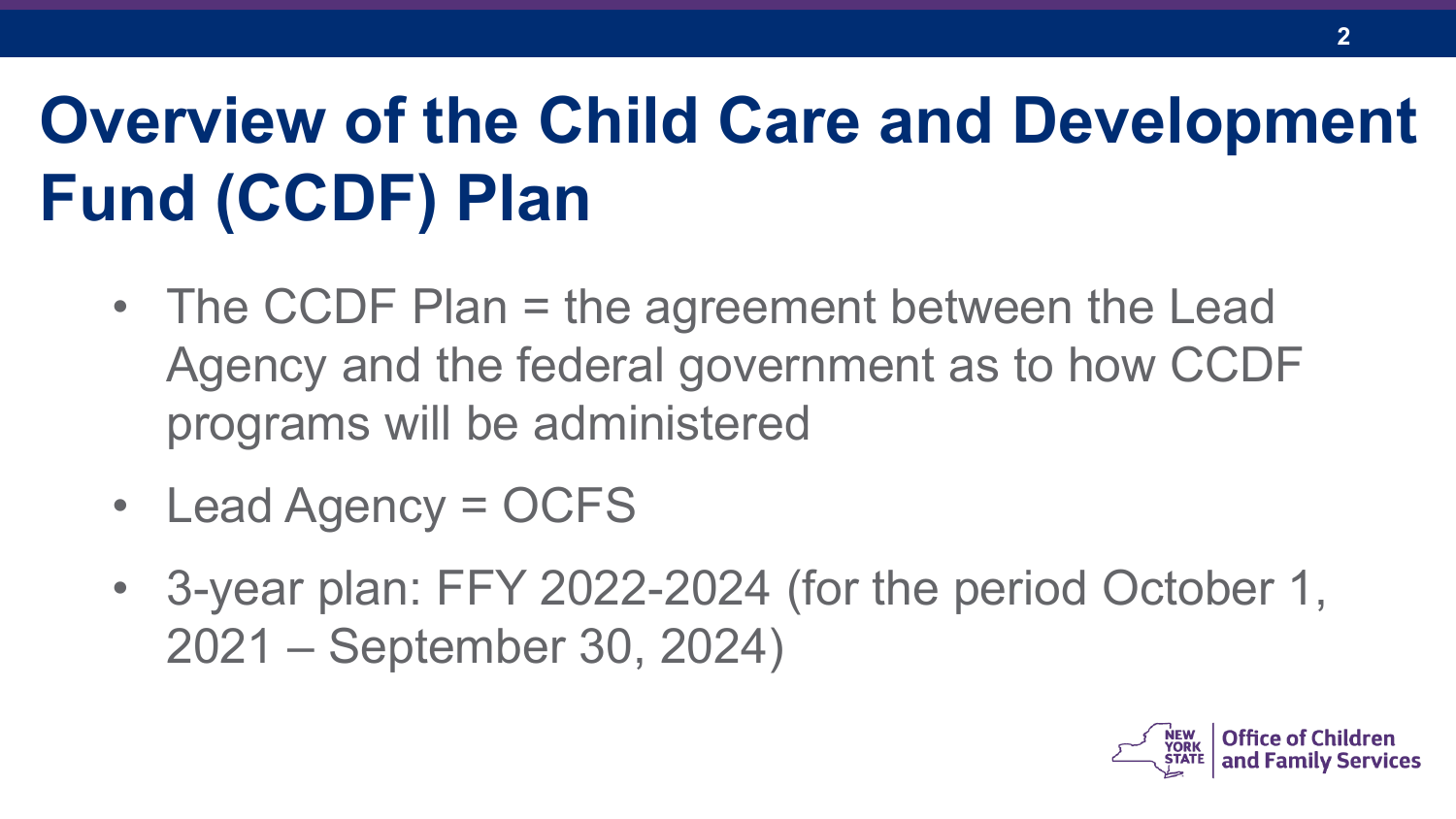### **The Child Care and Development Block Act**

- Passed by Congress and signed into law: November 2014
- Final rule issued September 2016.
- Consolidated Appropriations Act of 2018 signed into law: March 23, 2018 makes \$5.2B available to states for implementation of CCDBG.
- In FFY 2018, New York received an additional \$95.8M. That increase has continued in recent years.
- CCDF is an \$8.7 billion block grant, of which CCDBG is one funding source.
- In 2020, NYS's CCDF allocation was \$456 million out of a total child care budget of over \$1 billion. For FFY 2021, we expect NYS's allocation to be at least the same as 2020.

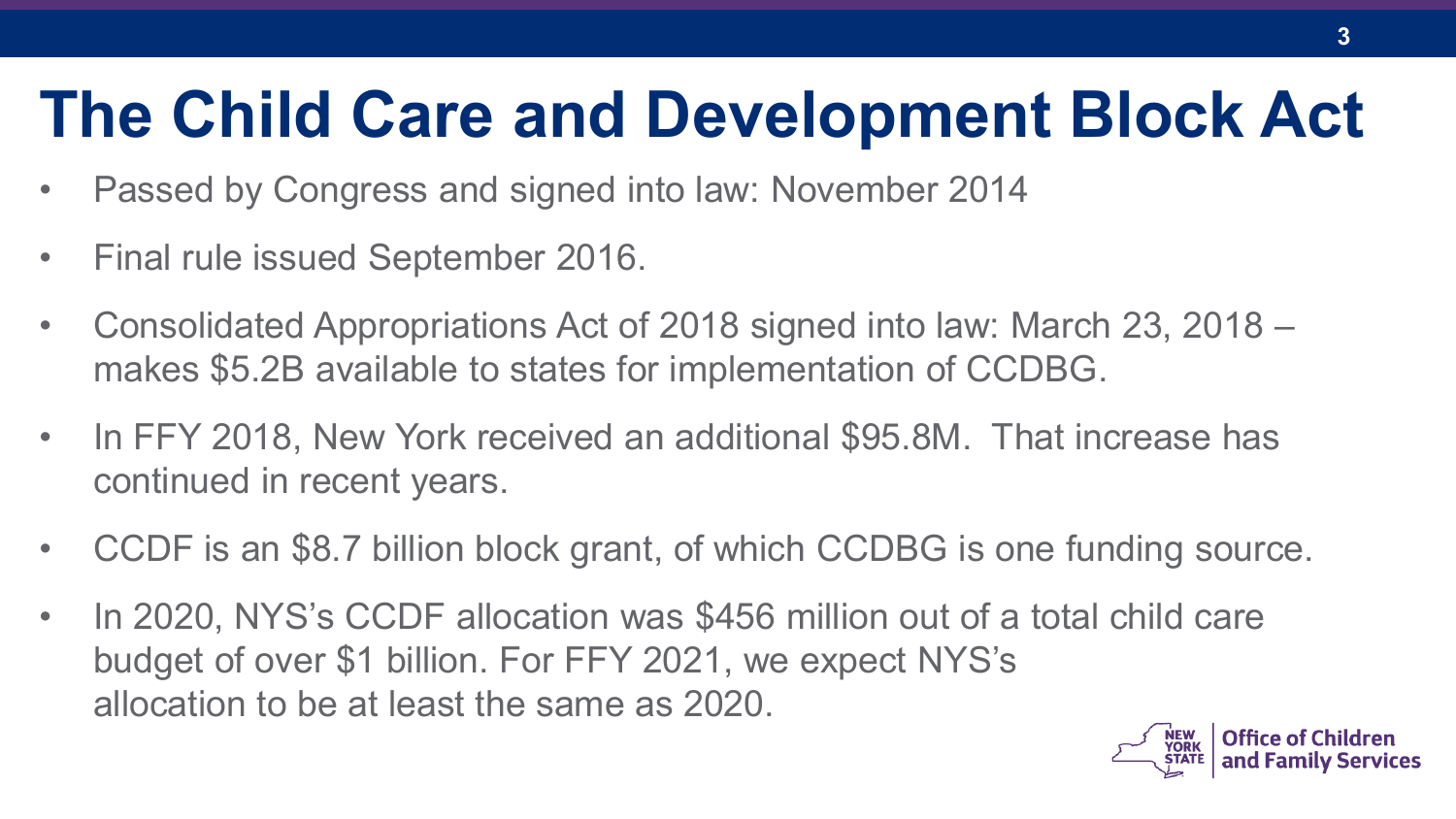### **Timeline**

- **Draft Plan** will be posted to the OCFS website
- **Virtual Public Hearings**:
	- $\circ$  May 17, 2021 1:00 pm 4:00 pm
	- $\circ$  May 20, 2021 10:00 am 1:00 pm
	- $\circ$  May 21, 2021 10:00 am 1:00 pm
	- $\circ$  May 24, 2021 noon 4:00 pm
- **Comments integrated** into draft Plan
- **Final draft** submitted to the federal Office of Child Care by **July 1, 2021 Office of Children NEW<br>YORK**

and Family Services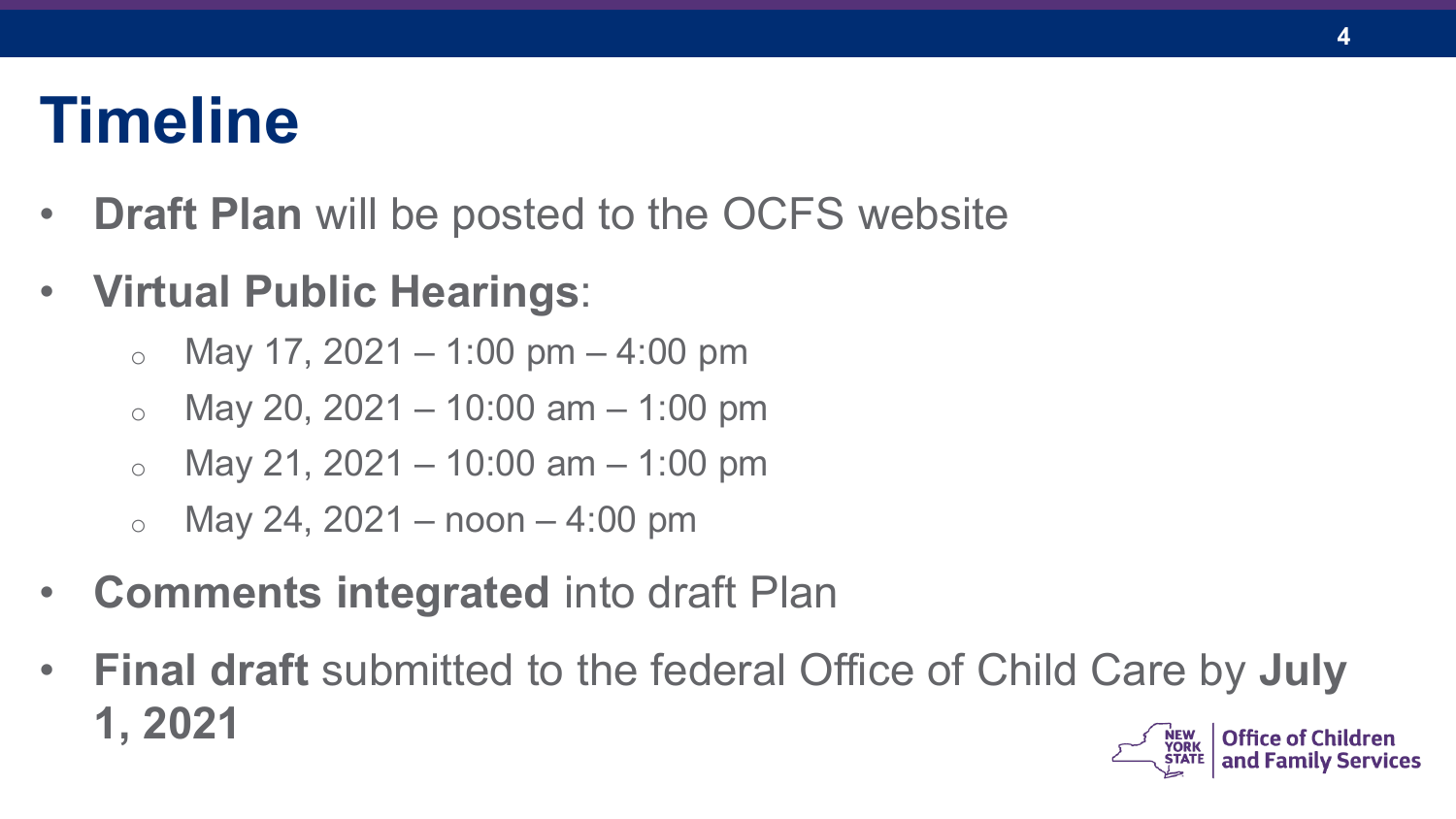### **Sections of the Plan**

- Part 1: Define CCDF Leadership and Coordination
- Part 2: Promote Family Engagement
- Part 3: Provide Stable Child Care Financial Assistance to Families
- Part 4: Ensure Equal Access to Child Care
- Part 5: Establish Standards and Monitoring Processes
- Part 6: Recruit and Retain a Qualified and Effective Child Care **Workforce**
- Part 7: Support Continuous Quality Improvement
- Part 8: Ensure Grantee Program Integrity

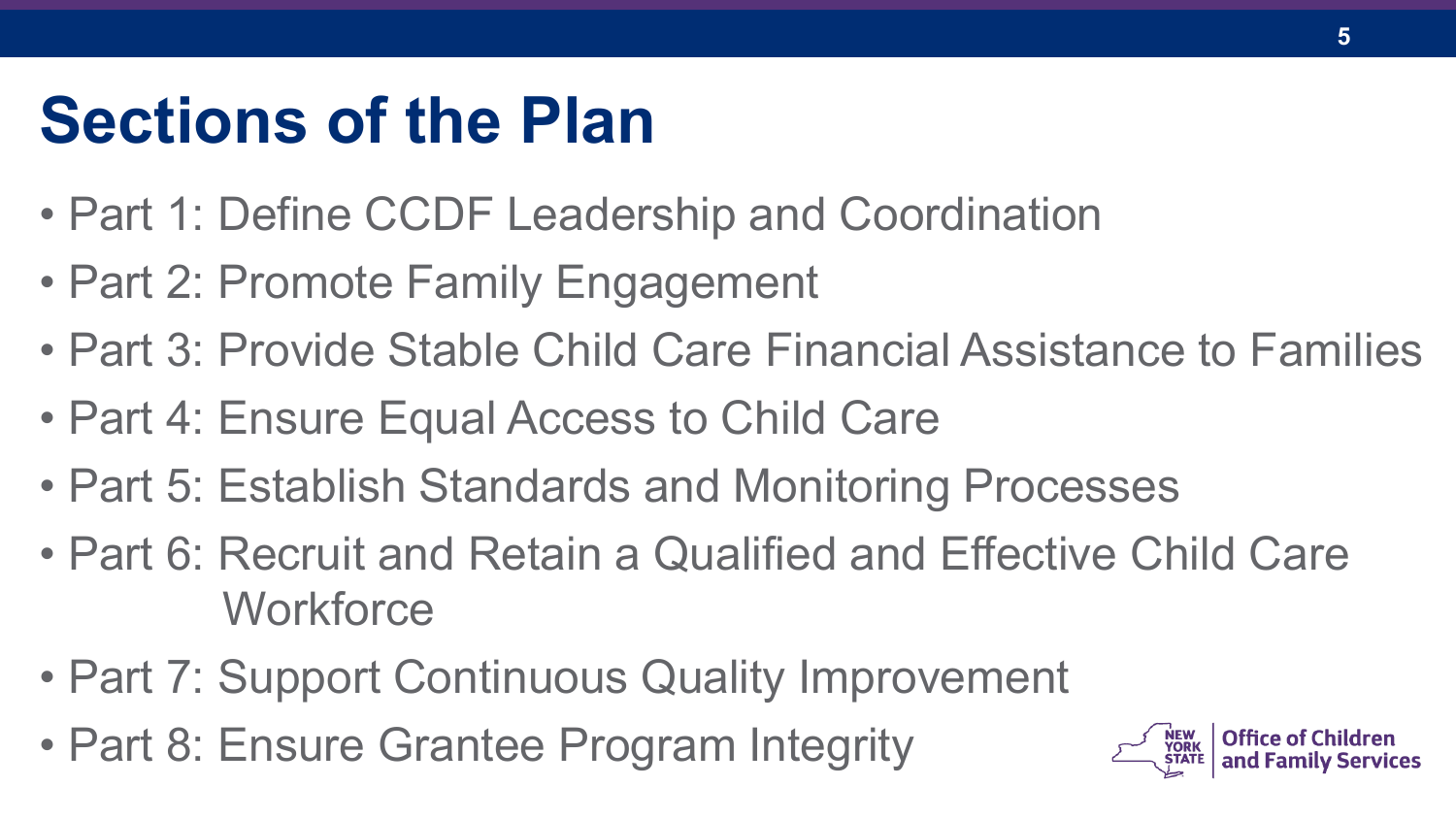### **Leadership and Coordination**

- 1.1 CCDF Leadership
- 1.2 CCDF Policy Decision Authority
- 1.3 Consultation in the Development of the CCDF Plan
- 1.4 Coordination with Partners to Expand Accessibility and Continuity of Care
- 1.5 Optional Use of Combined Funds, CCDF Matching and Maintenance-of-Effort Funds
- 1.6 Public-Private Partnerships
- 1.7 Coordination with Child Care Resource and Referral Systems
- 1.8 Disaster Preparedness and Response Plan

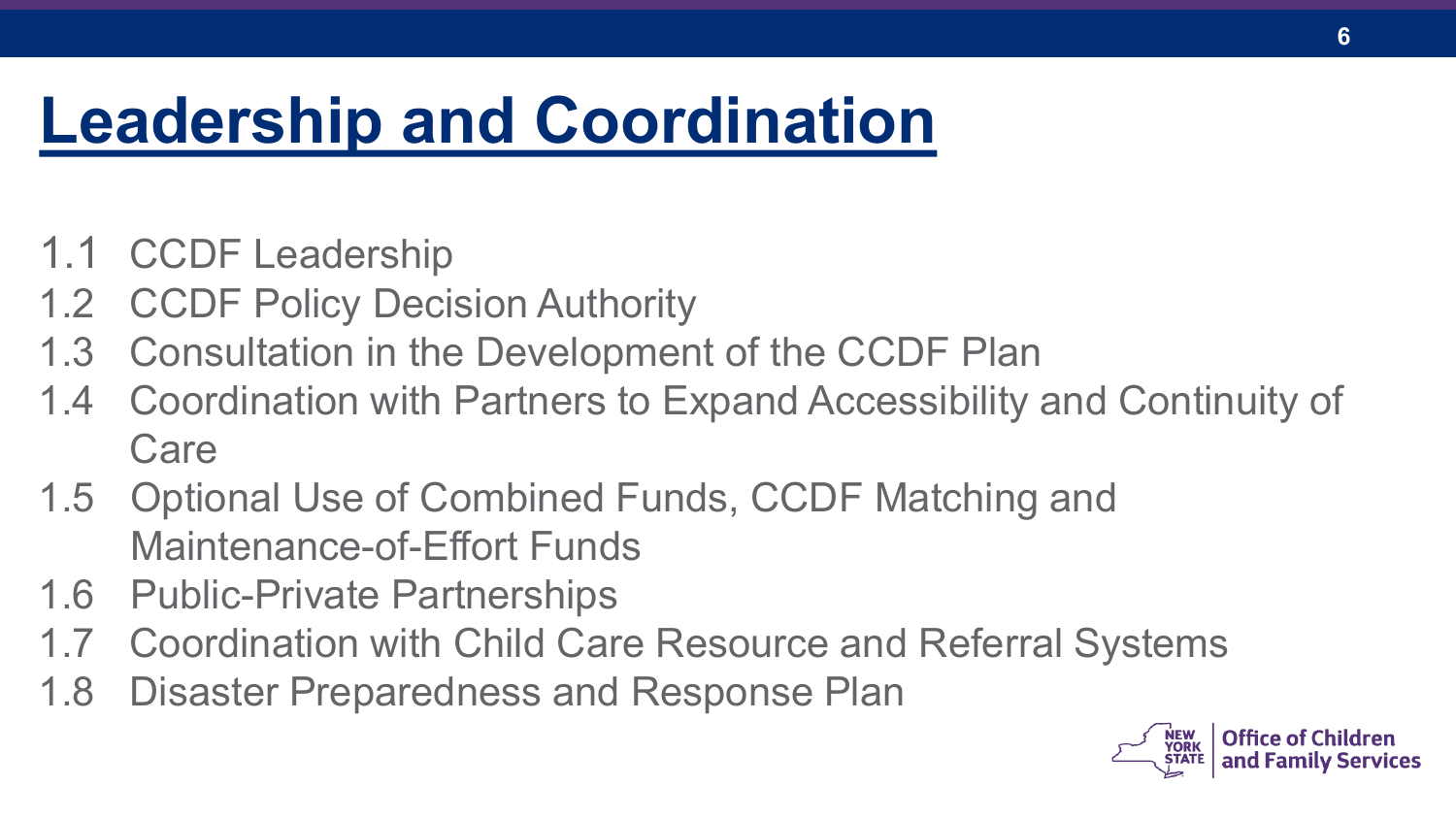### **Service Delivery: Our Partners**

- 58 Local Departments of Social Services
- Office of Temporary & Disability Assistance
- 35 CCR&Rs
- NYC Department of Health & Mental Hygiene
- NYS Department of Health
- SUNY & CUNY
- Other (incl. Early Childhood Advisory Council, Early Care and Learning Council, WHEDCo, CSEA, UFT, NYS Department of Agriculture & Markets, NYS Network for Youth **Office of Children NEW** Success) **YORK** and Family Services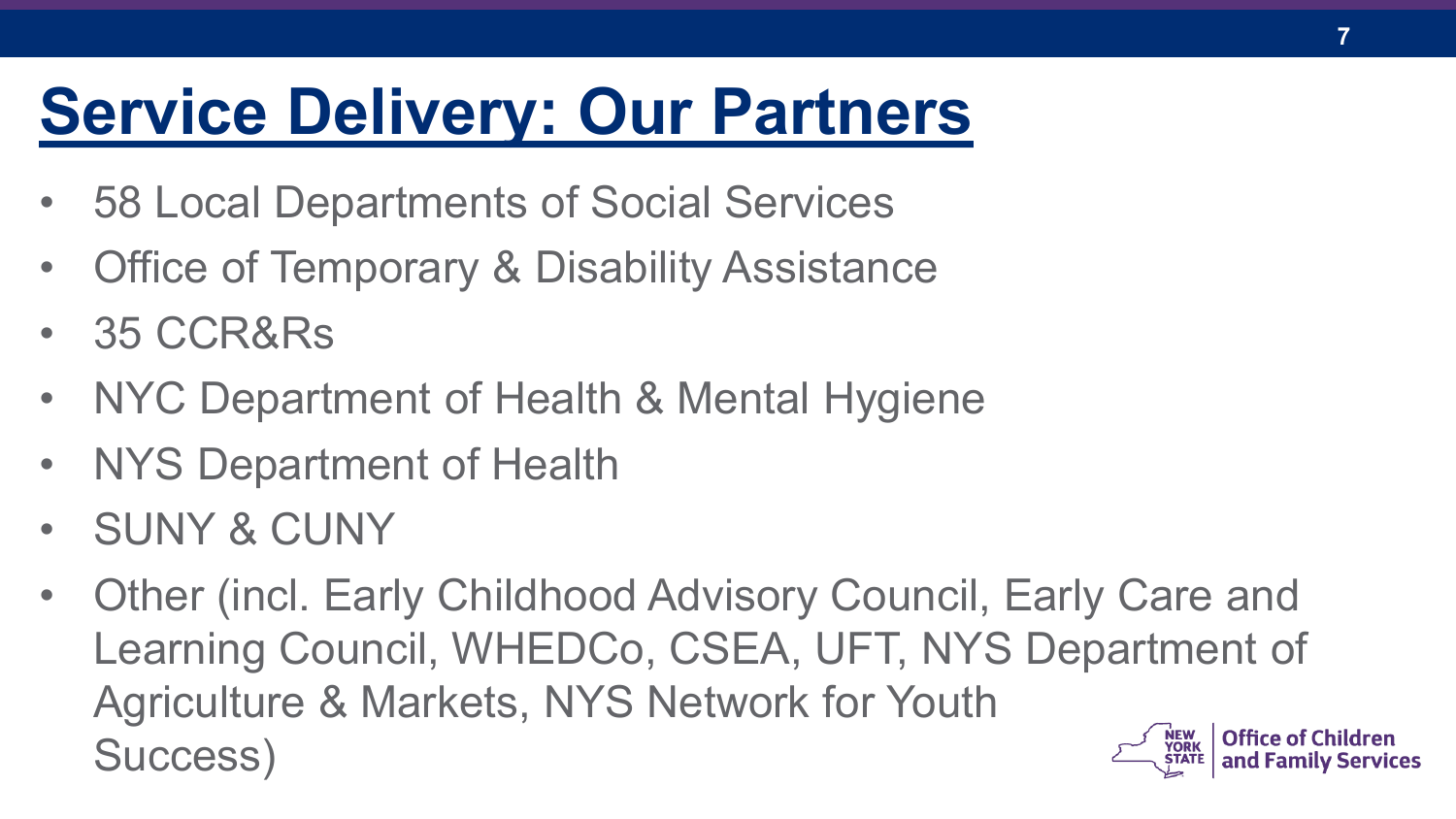### **Part 1: Partnerships and Coordination**

- Partnered with NYS Department of Health to:
	- o Create the anaphylaxis policy for child care programs
	- o Update safe sleep regulations to align with DOH recommendations
	- $\circ$  Collaborate with the identification of environmental hazards (a "safe site" workgroup)
	- o Develop guidance documents in response to the COVID-19 pandemic

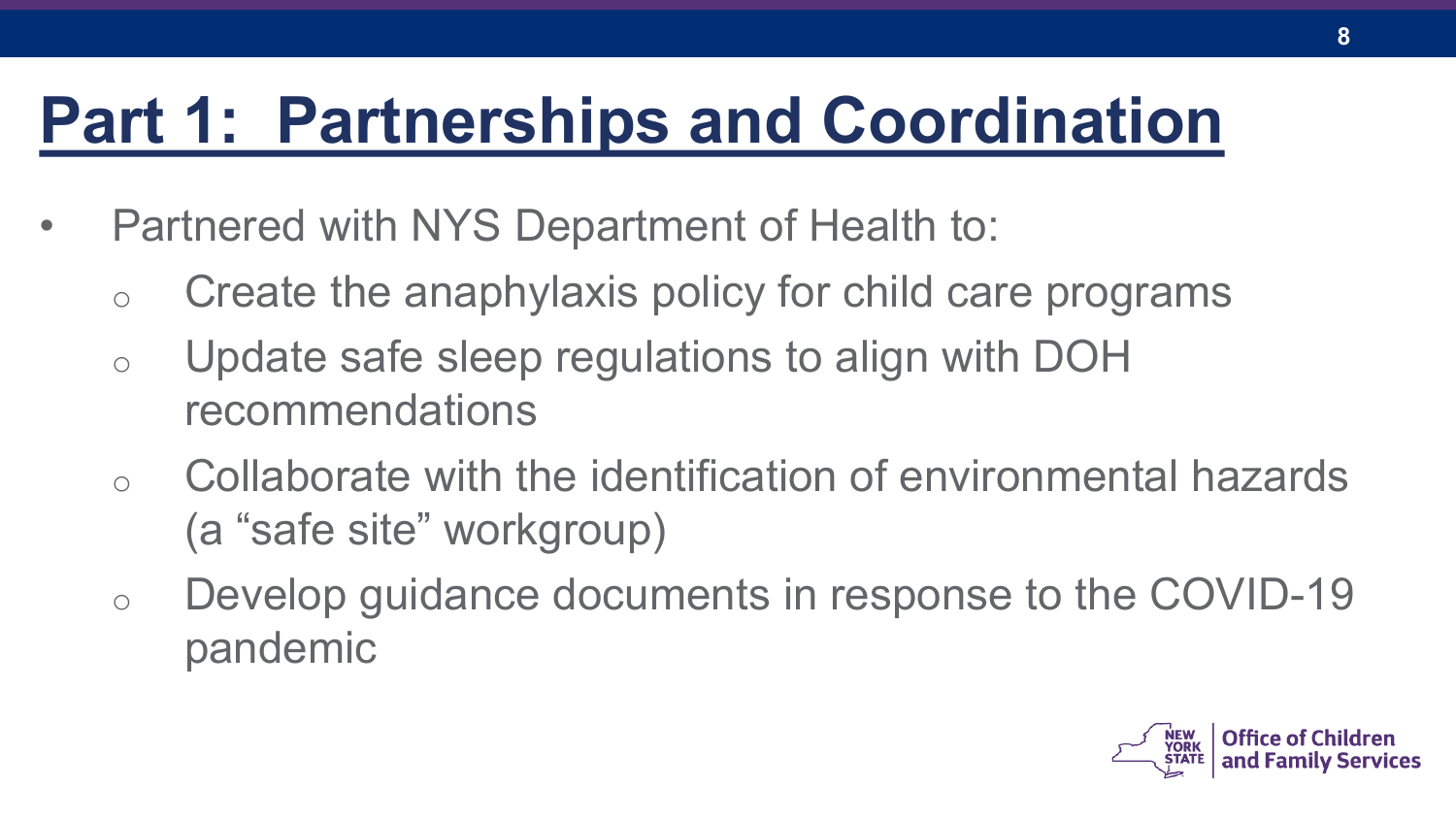### **Part 2: Family Engagement**

- 2.1 Outreach to Families with Limited English Proficiency and Persons with Disabilities
- 2.2 Parental Complaint Process
- 2.3 Consumer Education Website
- 2.4 National Website and Hotline
- 2.5 Additional Consumer and Provider Education
- 2.6 Procedures for Providing Information on Developmental Screenings
- 2.7 Consumer Statement for Parents Receiving CCDF Funds

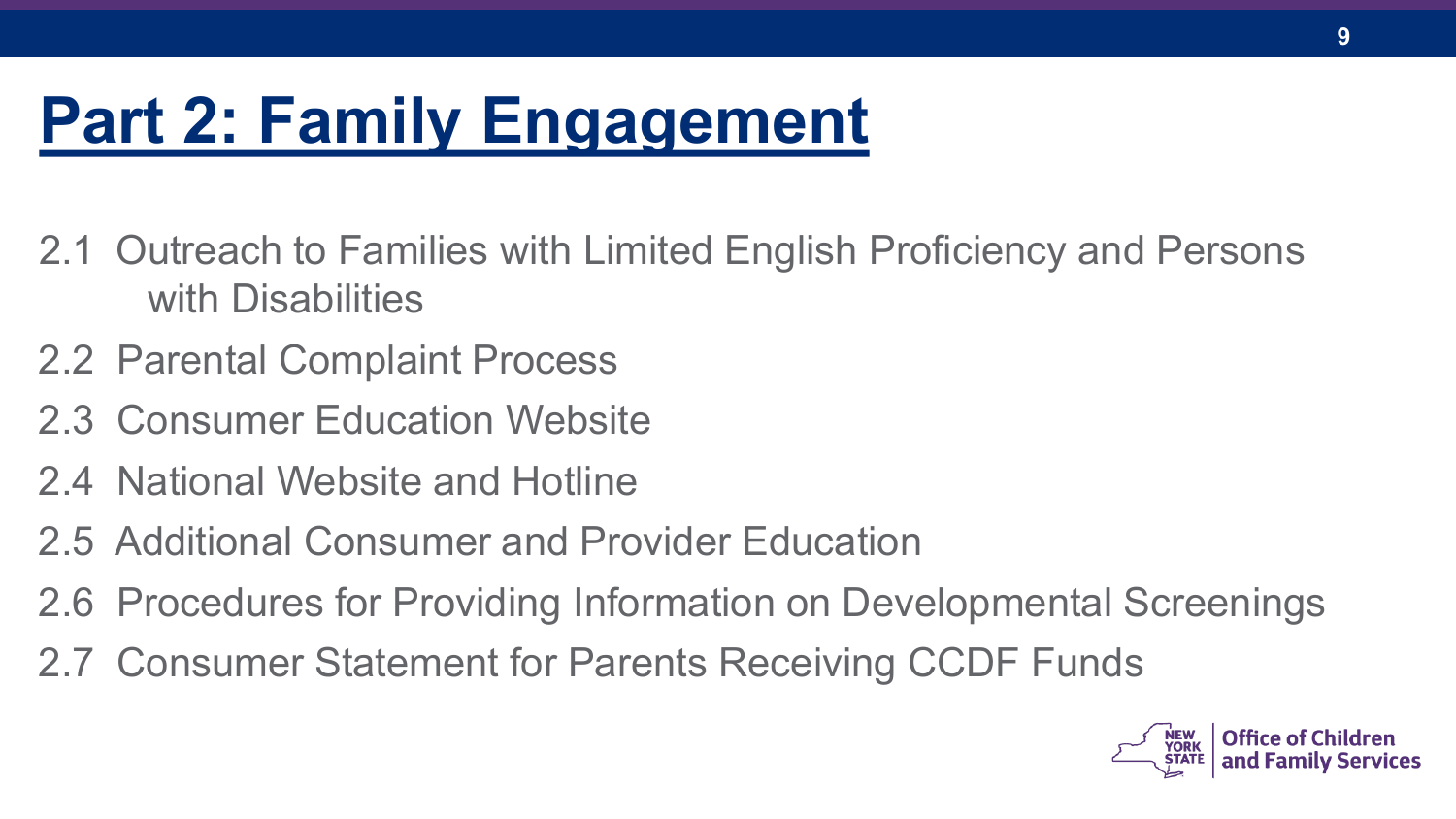- Website for consumer education
	- o Searchable website o Information is available in other languages o Made additions to links to other public benefits

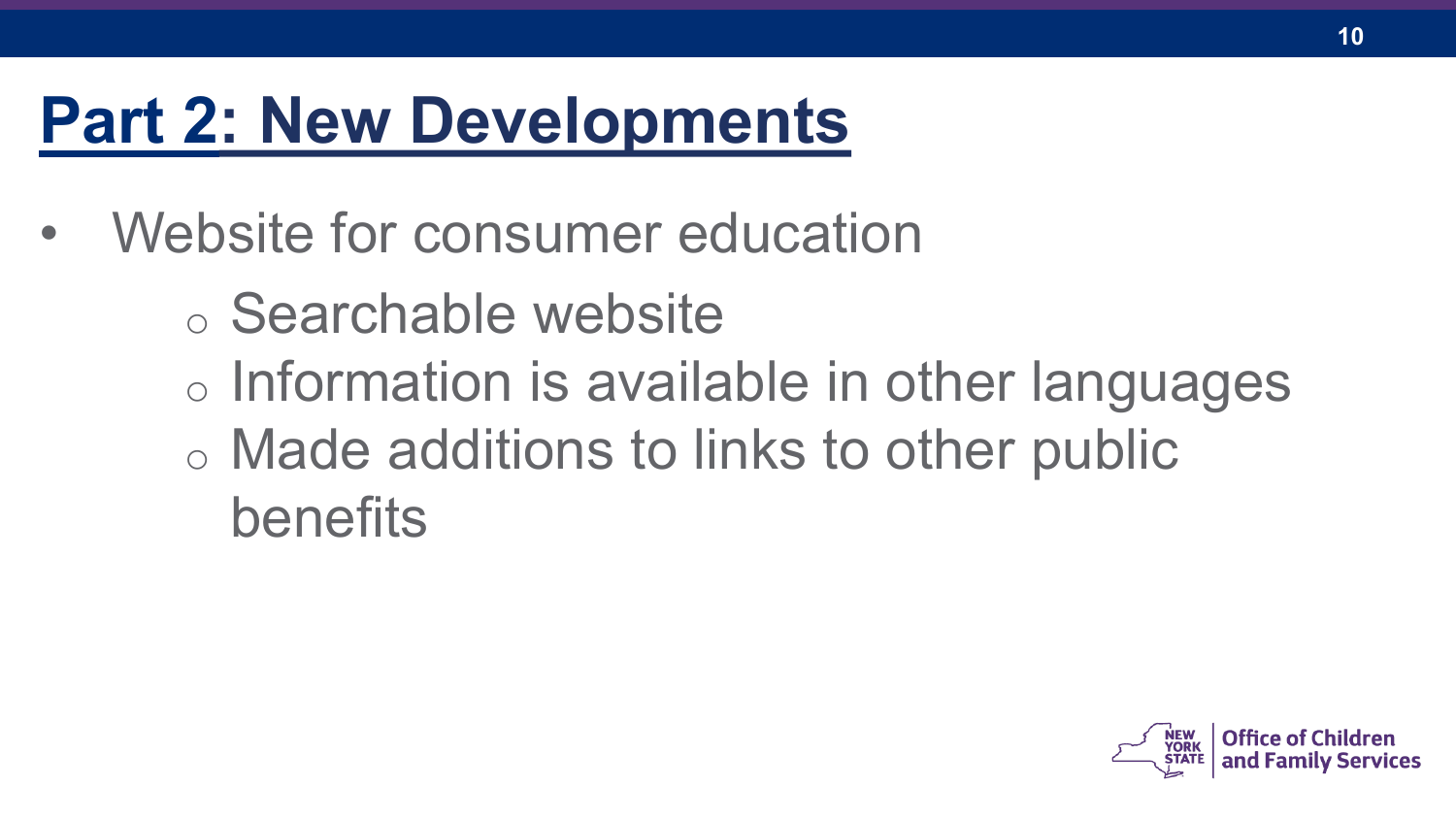- Consumer Education requirements implemented
- Implementation impacted by COVID, currently on waiver through 9/30/2021
- Aggregate data reporting requirements substantially implemented
- Actual inspection checklists used for specific inspections now linked under a program's inspection history
- Enhanced comprehensive background check web content under development

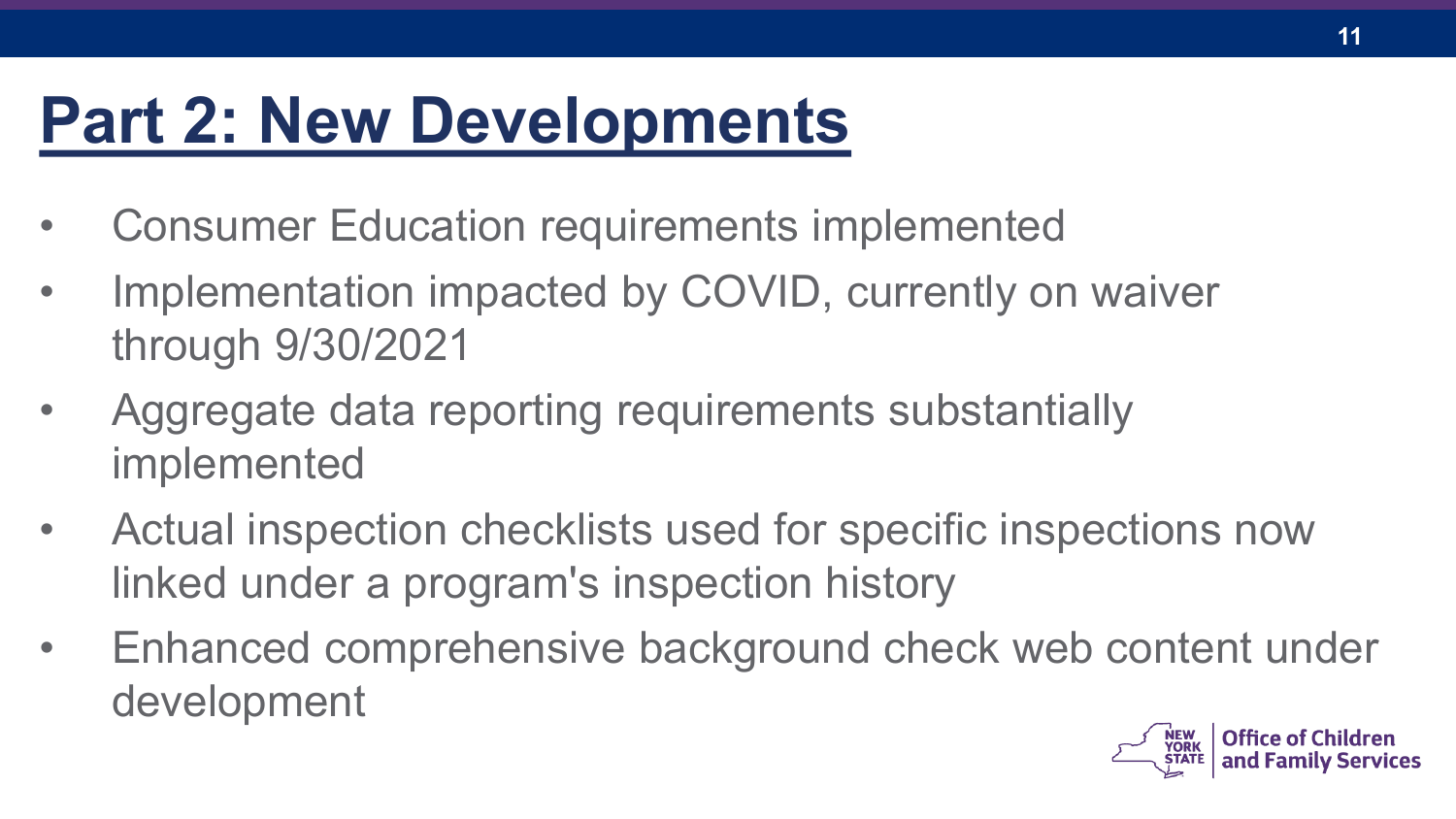### **Part 3: Financial Assistance to Families**

- 3.1 Eligible Children and Families
- 3.2 Family Contribution to Payment
- 3.3 Increasing Access for Vulnerable Children and Families
- 3.3 Continuity for Working Parents

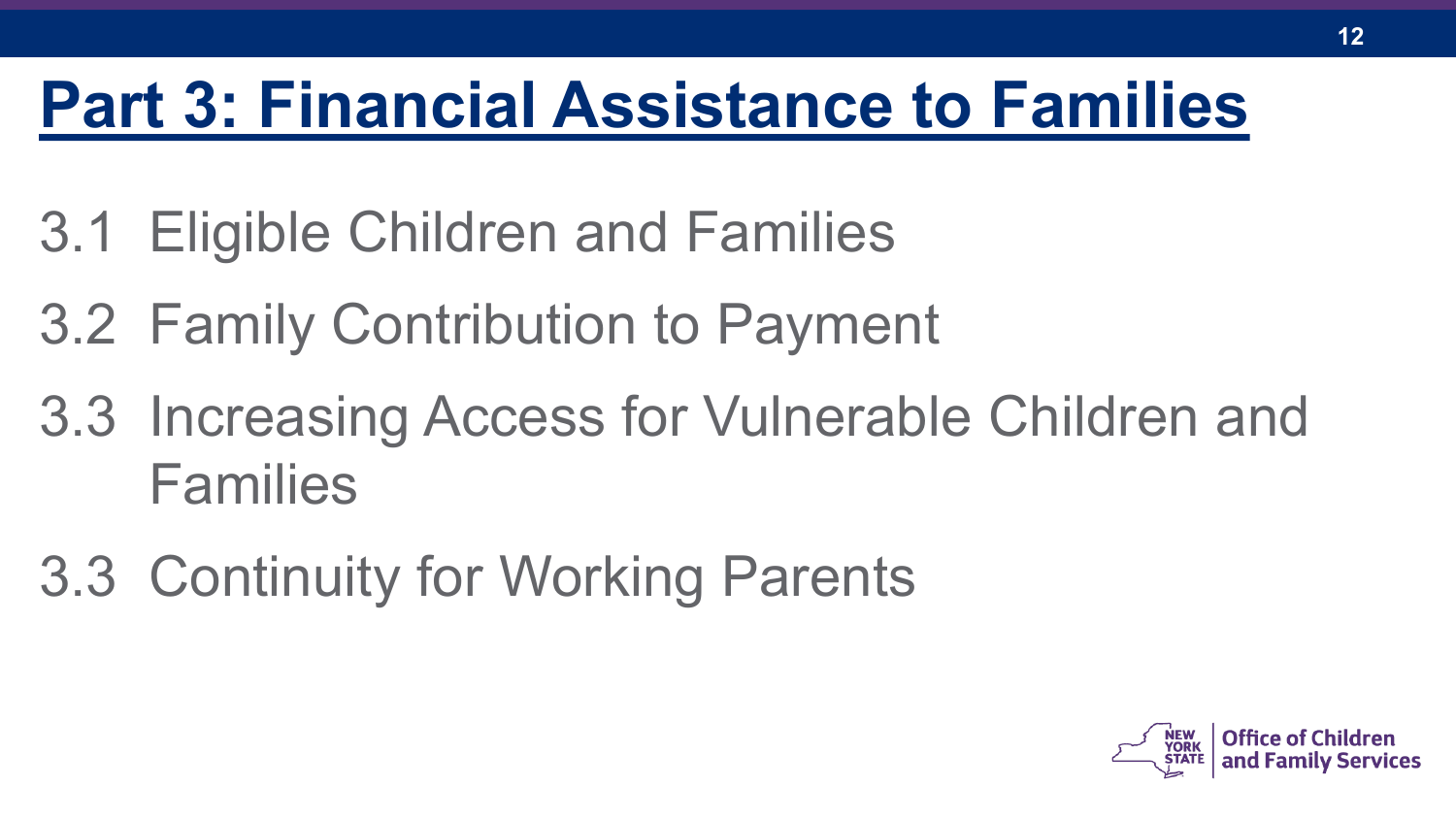- Policy related to fluctuation in earnings
- Policies and procedures for not unduly interrupting employment
- Policies improving access to children and families experiencing homelessness

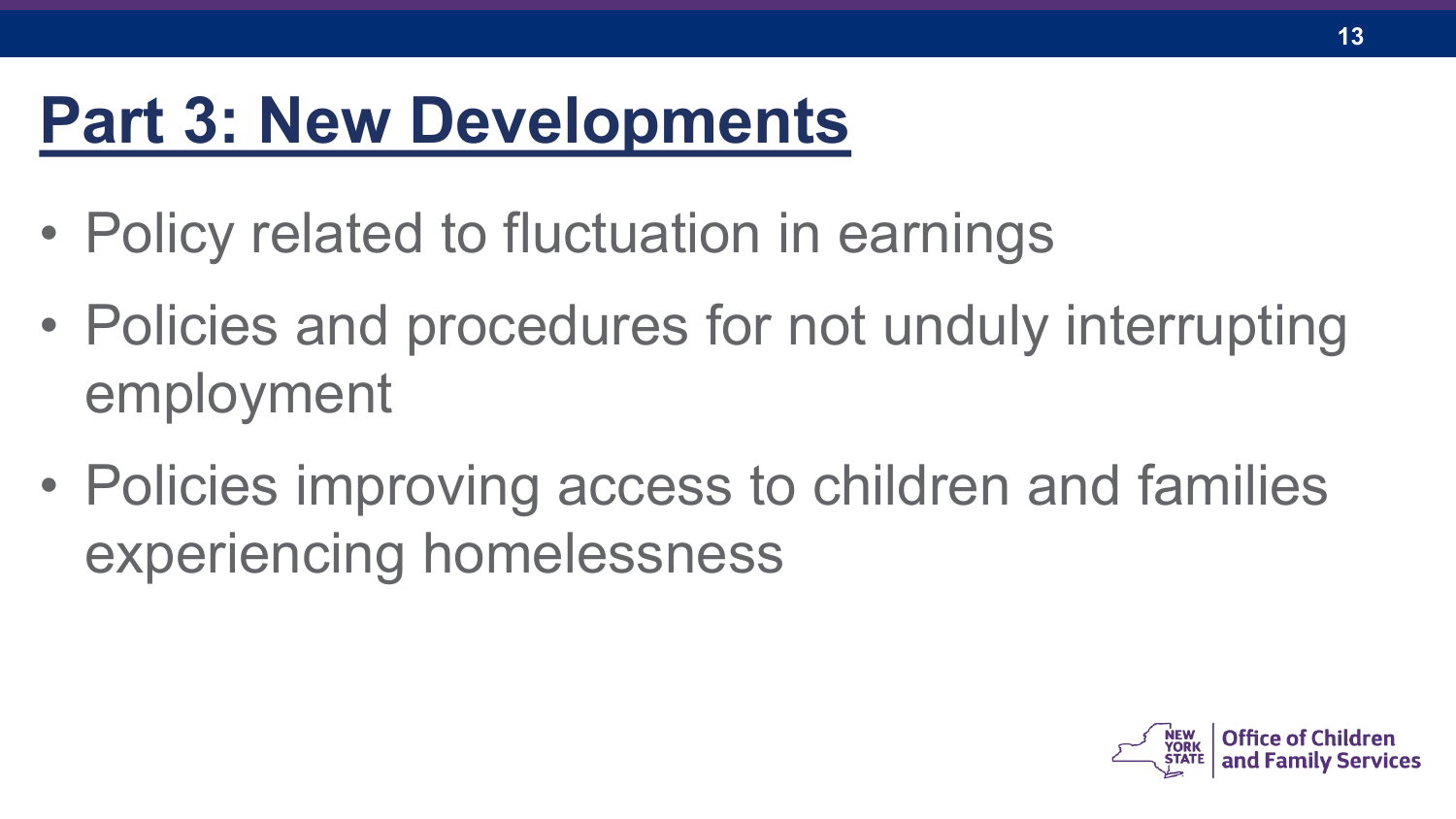- 12-month eligibility included in enacted budget
- Cap of family co-pay at 10%
- Eligibility for families up to 200% Federal Poverty Level
- Additional funding for facilitated enrollment

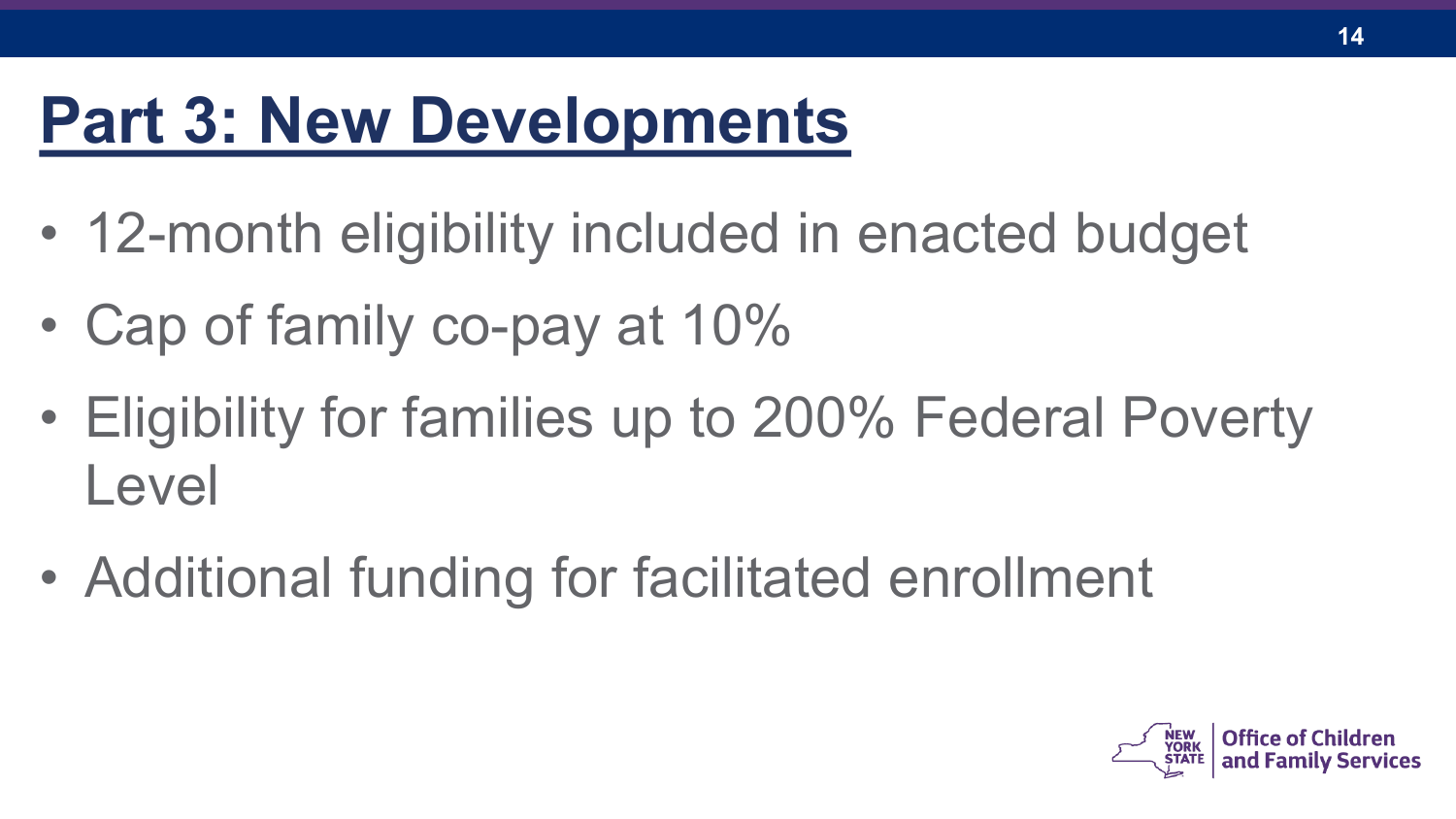### **Part 4: Equal Access**

- 4.1 Maximize Parental Choice and Implement Supply Building Mechanisms
- 4.2 Assess Market Rates and Analyze the Cost of Child Care
- 4.3 Establish Adequate Payment Rates
- 4.4 Implement Generally Accepted Payment Practices and Ensure Timeliness of Payments
- 4.5 Establish Affordable Co-Payments

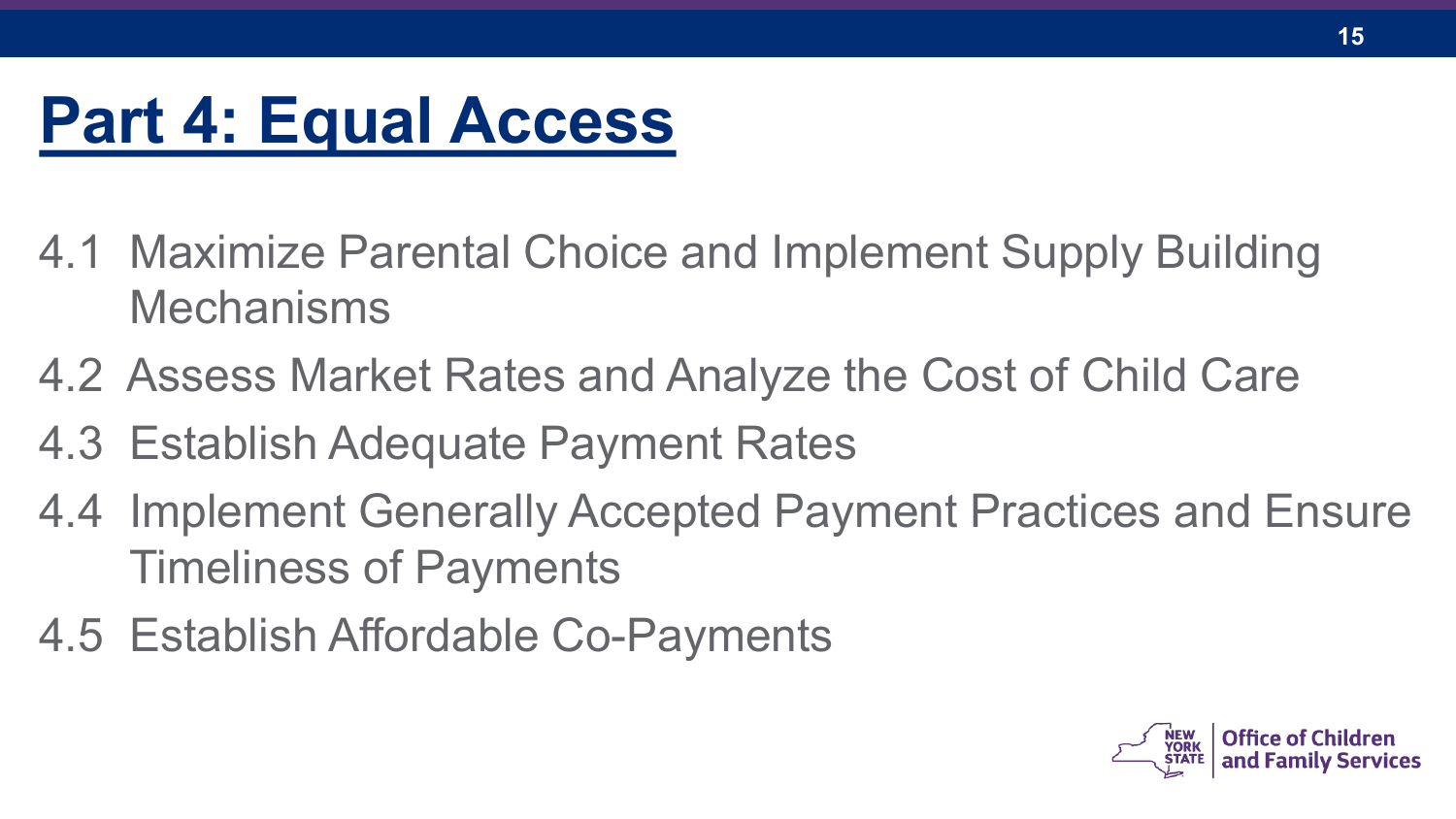- Enhanced rates for QUALITYstarsNY– in process
- Requirements for districts to have policy on payment practices

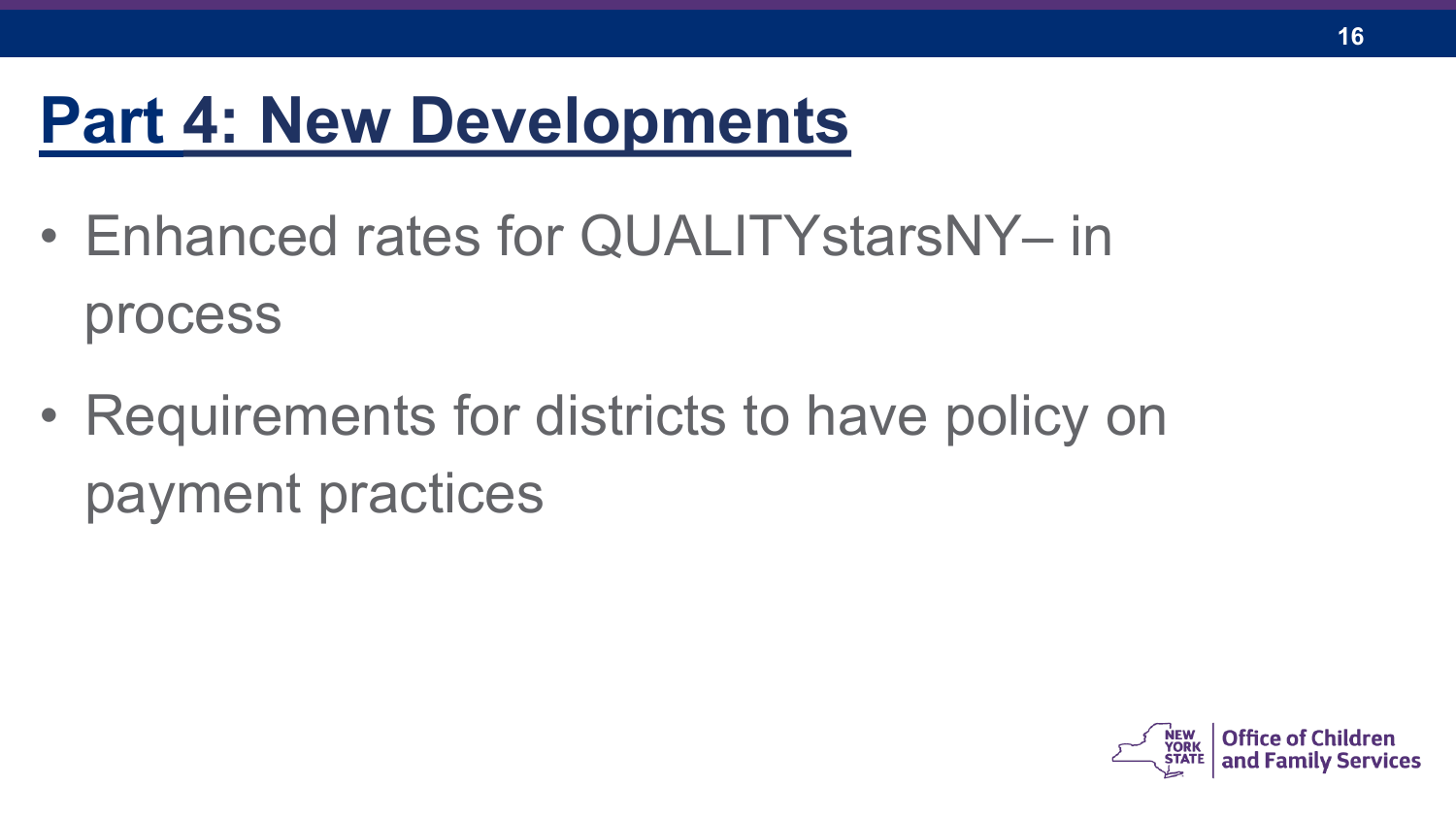- Legally Exempt Health and Safety requirements met
	- o Inspection requirements
	- o Training requirements
	- o Comprehensive background checks
	- o General health and safety standards implemented

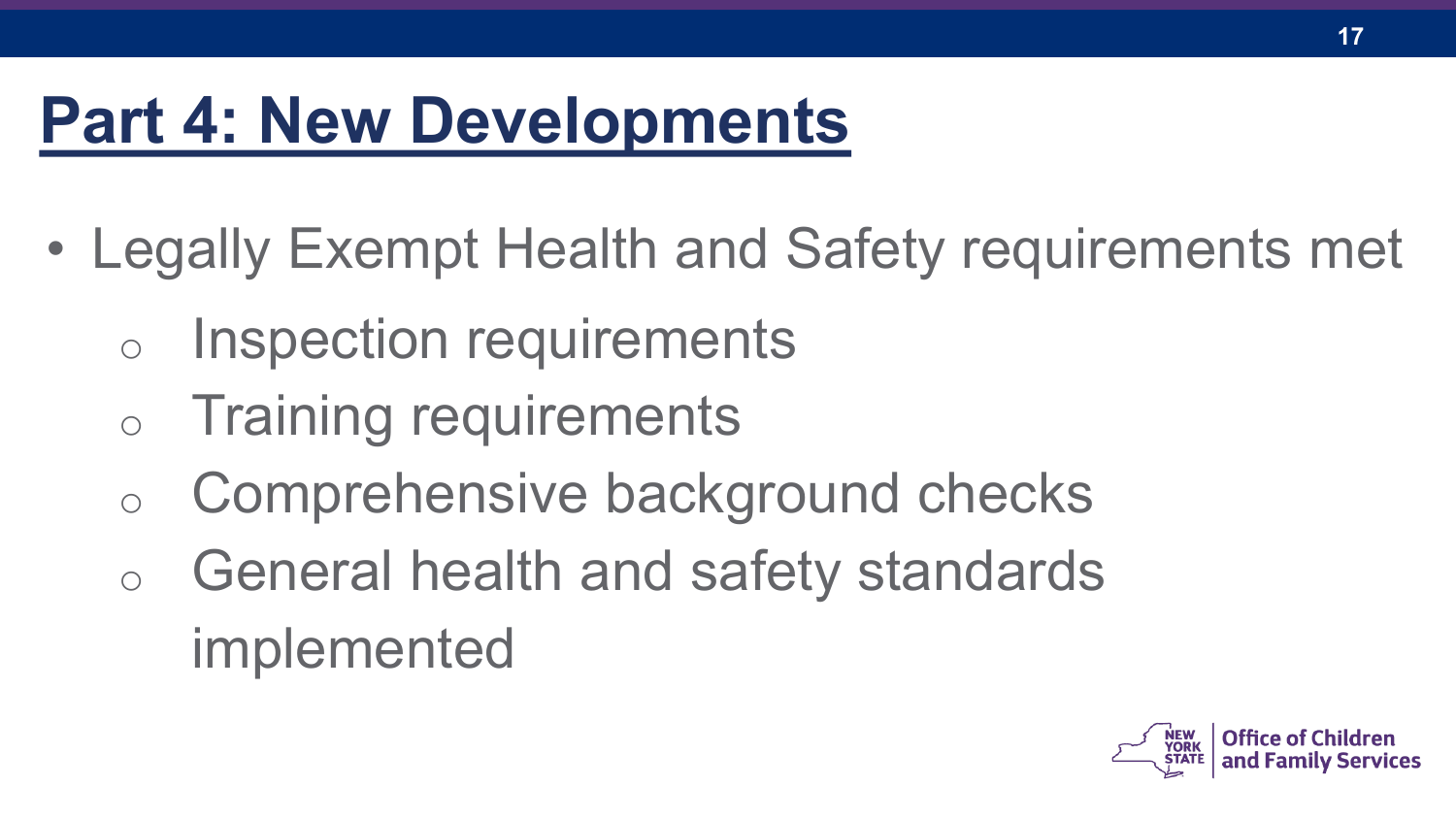### **Part 4 and Appendix A**

Section 4.2 – Assess Market Rates

- No change yet. 2019 child care market rates remain in effect. Appendix A – Market rate survey waiver request form
	- States may request a temporary "extraordinary circumstances" waiver" due to the instability of child care market during COVID-19.
	- OCFS will request a 1-year waiver for the market rate survey.
	- It must be completed prior to June 1, 2022.
	- Child care subsidy payment rate ceilings will be adjusted based on the results of the market rate survey.

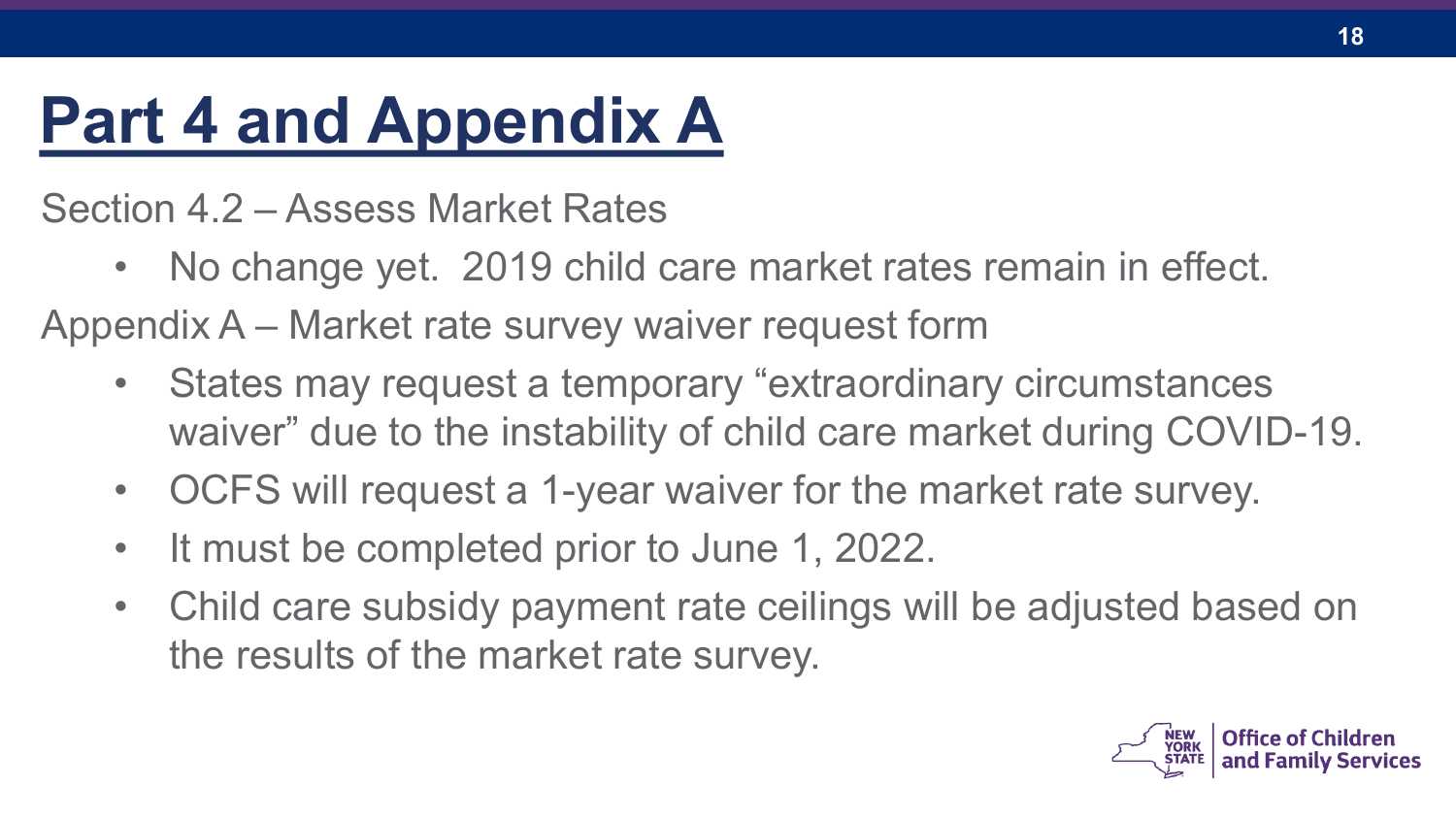### **Part 4 and Appendix A**

- NYS Family Share Formula
	- o Currently varies by district from 10-35% of the family's gross income that exceeds 100% of the federal poverty level
- Reducing family share
	- o Many districts have waived family share during COVID-19.
	- o Over the past year, OCFS has successfully encouraged districts to reduce their family share multiplier.
		- Only 4 districts remain at the highest percentages of 30 and 35%.
		- More than half of districts are at 10-20% multiplier.
	- $\circ$  OCFS is drafting regulations to implement a 10% cap on the family share multiplier.NEW<br>YORK

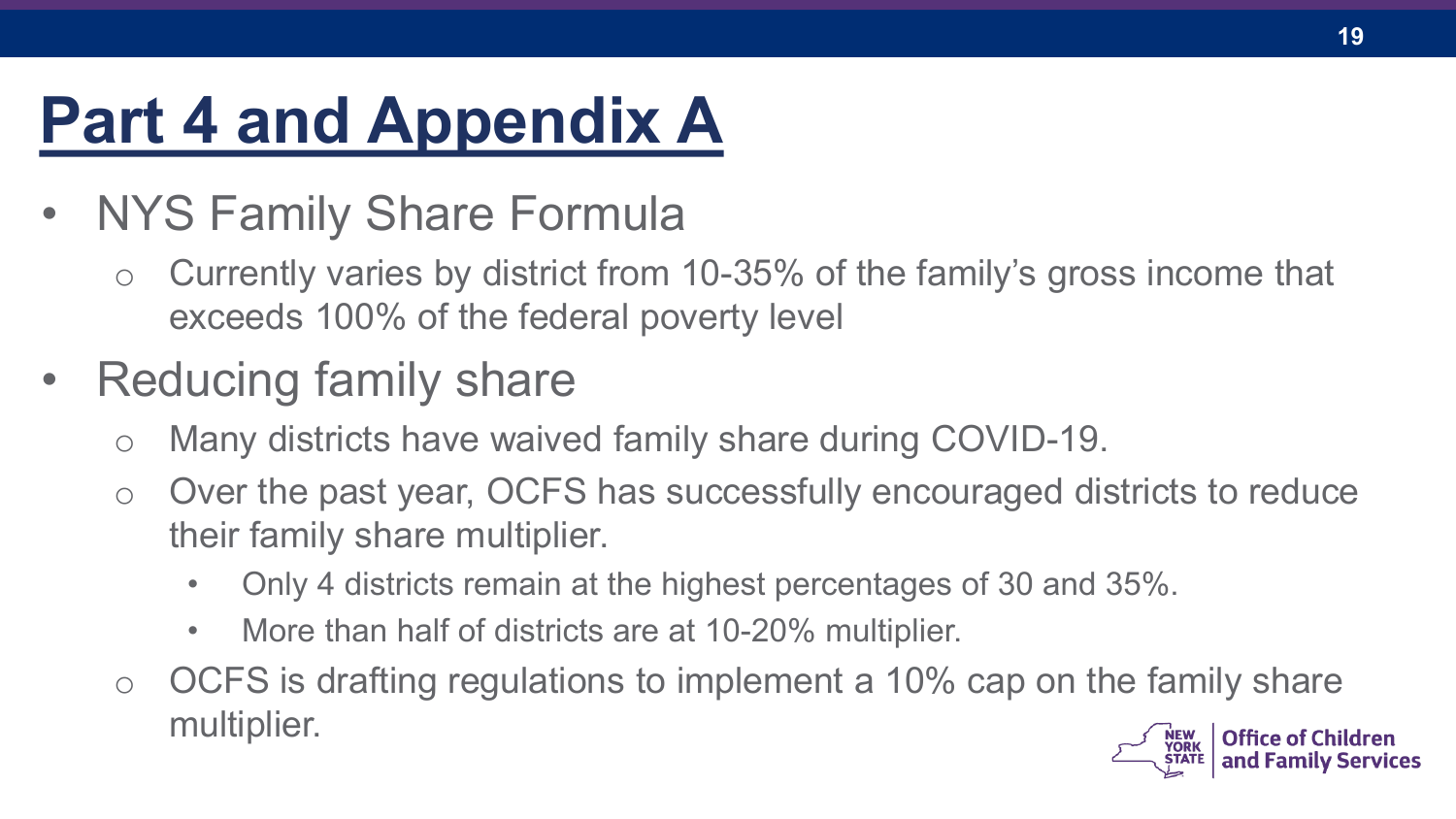### **Federal and NYS Eligibility Levels**

#### **85% State Median Income Compared to 200% Federal Poverty Level**

| <b>Family Size</b>                      | <b>85% SMI NY</b><br>(FFY 2021-22)* | <b>200% FPL</b><br>(Effective 6/1/21)** | 85% SMI NY /<br><b>100% FPL</b> |
|-----------------------------------------|-------------------------------------|-----------------------------------------|---------------------------------|
| $\mathbf{1}$                            | \$46,398                            | \$25,760                                | 360%                            |
| $\overline{2}$                          | \$60,674                            | \$34,840                                | 348%                            |
| 3                                       | \$74,950                            | \$43,920                                | 341%                            |
| $\overline{\mathbf{4}}$                 | \$89,226                            | \$53,000                                | 336%                            |
| 5                                       | \$103,502                           | \$62,080                                | 333%                            |
| 6                                       | \$117,779                           | \$71,160                                | 331%                            |
| $\overline{7}$                          | \$120,455                           | \$80,240                                | 300%                            |
| 8                                       | \$123,132                           | \$89,320                                | 275%                            |
| <b>Each additional</b><br><b>Person</b> |                                     | Add \$9,080                             |                                 |

\* State Median Income: U.S. Census Bureau, American Community Survey, Table B19119, Median family income, five-year estimates 2015-19. \*\* State Income Standard for eligibility based on federal poverty level, 21-OCFS-INF-03.

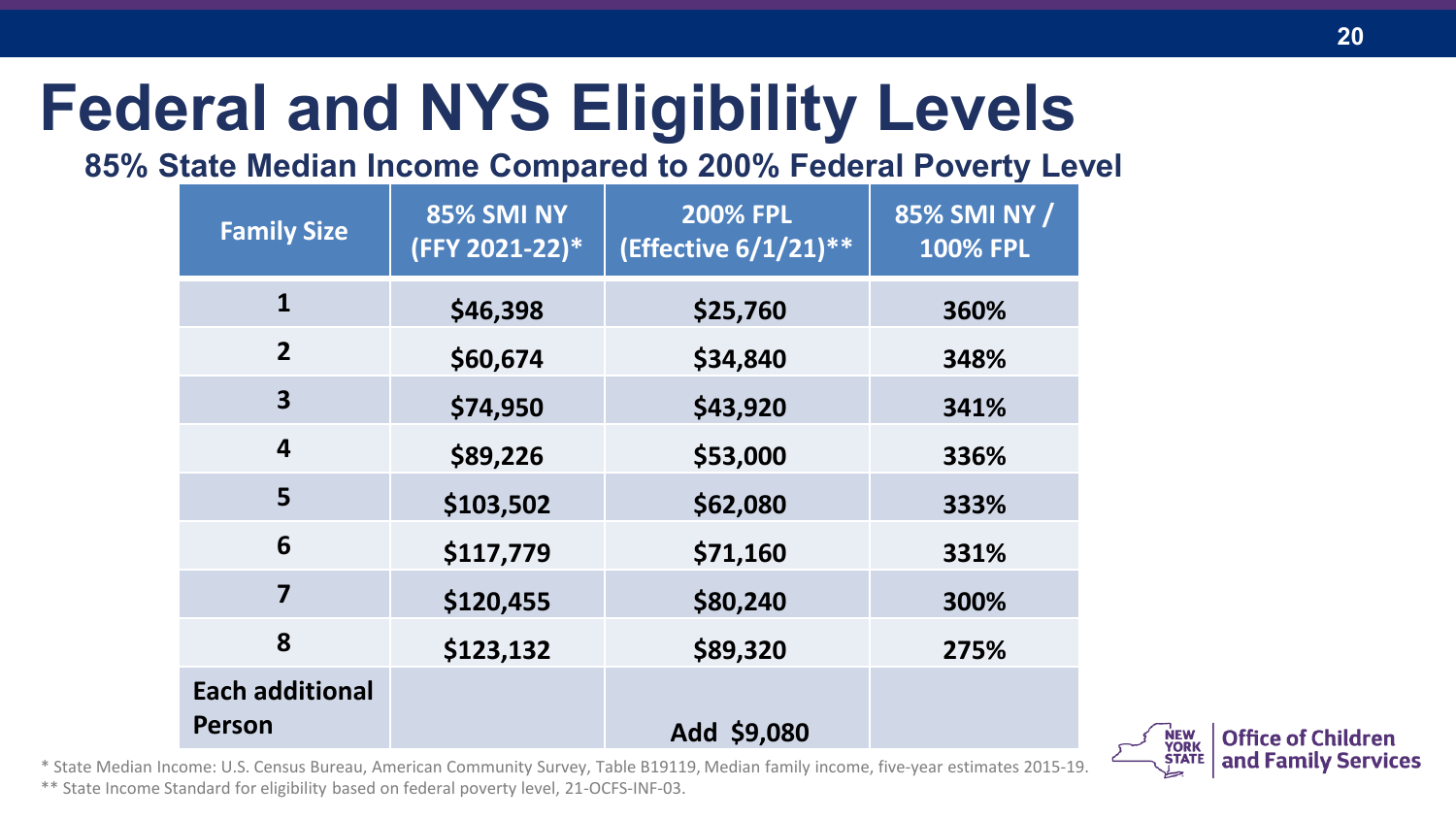### **Part 5: Health and Safety Standards and Monitoring**

- 5.1 Licensing Requirements
- 5.2 Standards for Ratios, Group Size and Qualifications for CCDF Providers
- 5.3 Health and Safety Standards and Training
- 5.4 Monitoring and Enforcement Policies and **Practices**
- 5.5 Comprehensive Background Checks
- 5.6 Exemptions for Relative Providers

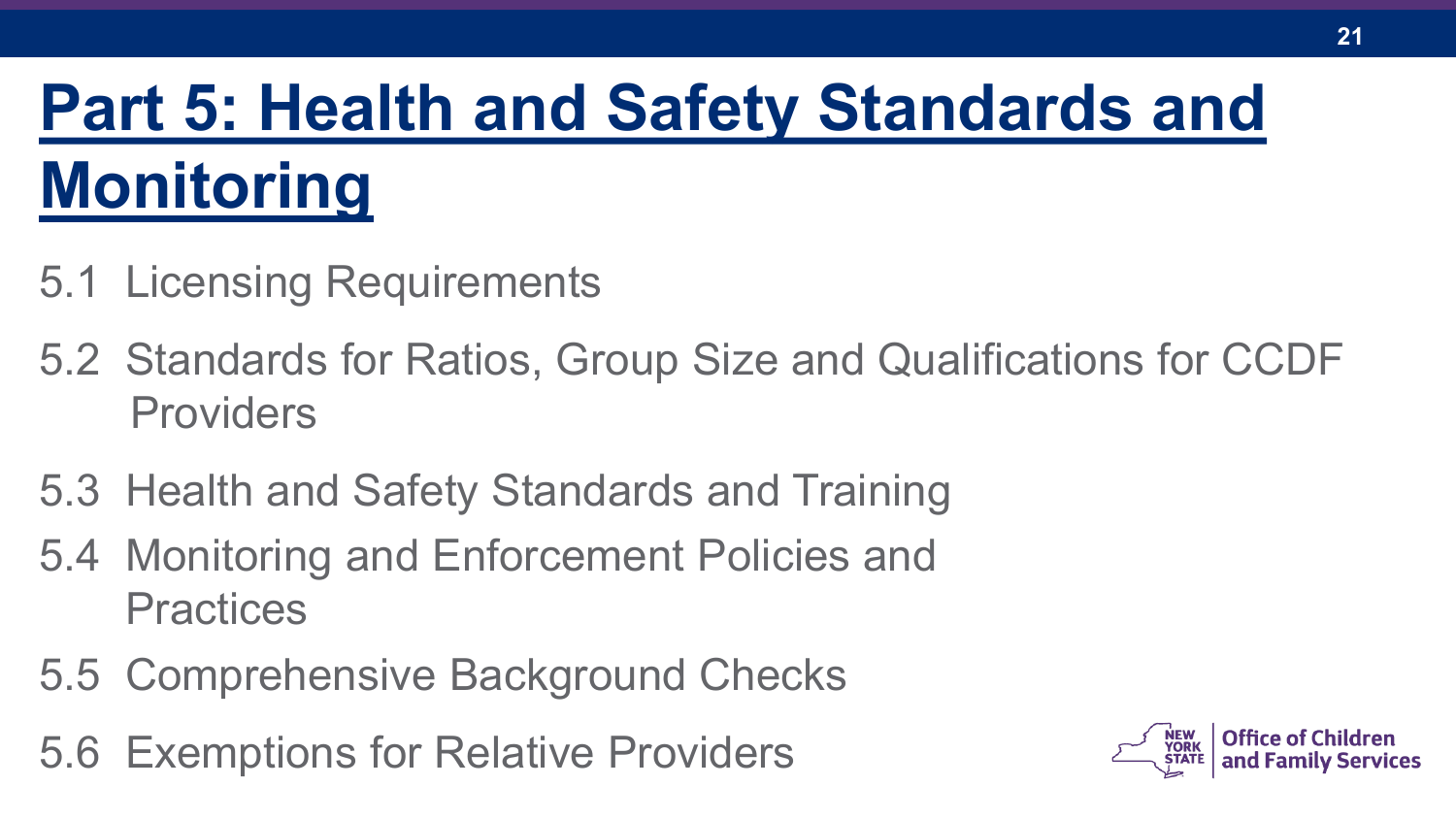- NYC Department of Health and Mental Hygiene regulations referenced along with those of OCFS
- New Regulator Institute completely revised and in 2019 updated to include simulation training for regulators at the OCFS Human Services Training Center in Rensselaer

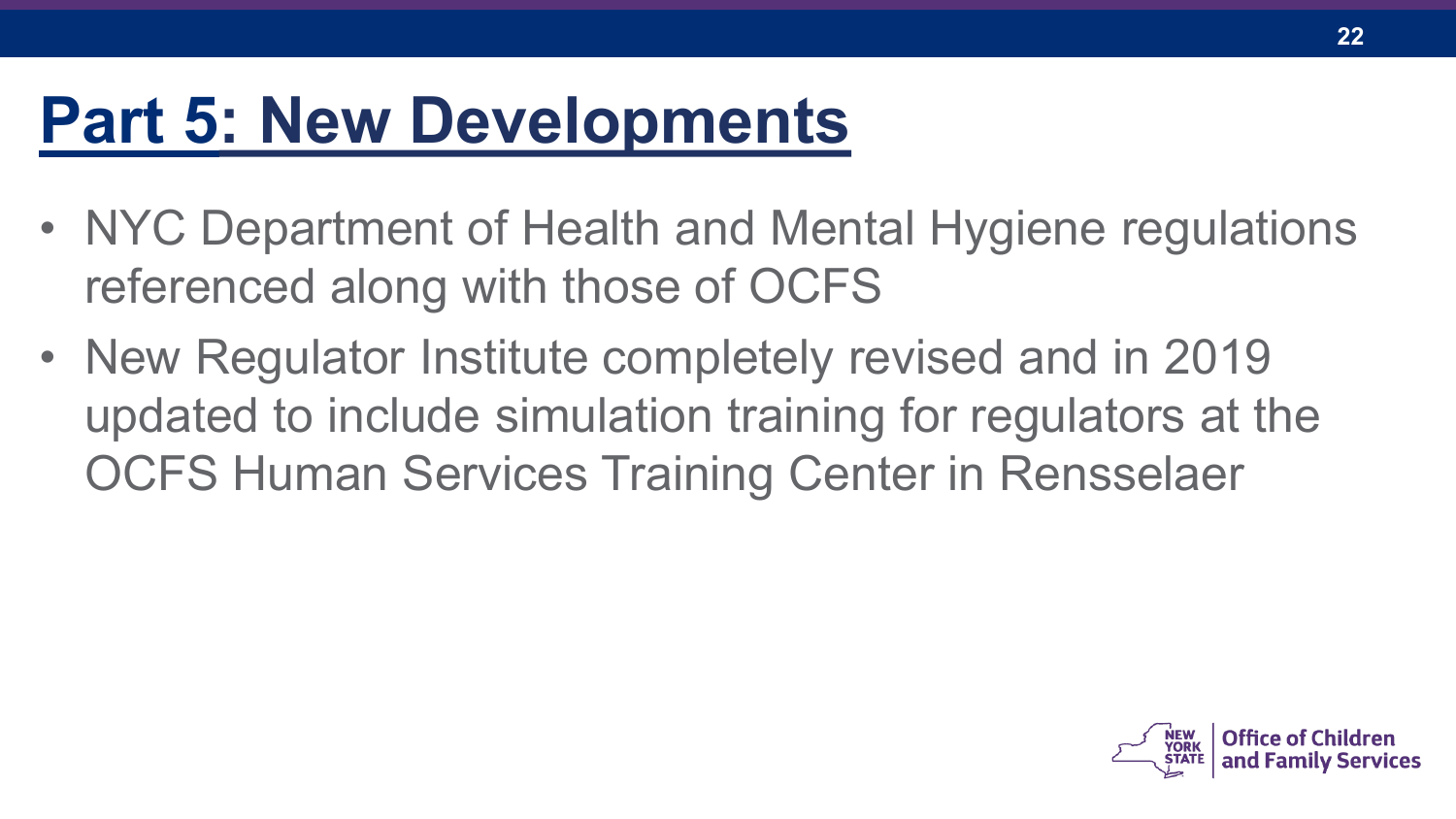- CCDBG comprehensive background checks(CBCs) were implemented in September 2019
- Implementation impacted by COVID-19; NYS currently on a waiver through 9/30/2021
- Revised implementation schedules for existing employees have been issued and will continue to be updated
- Systems enhancements being implemented for increased tracking and management of CBC process

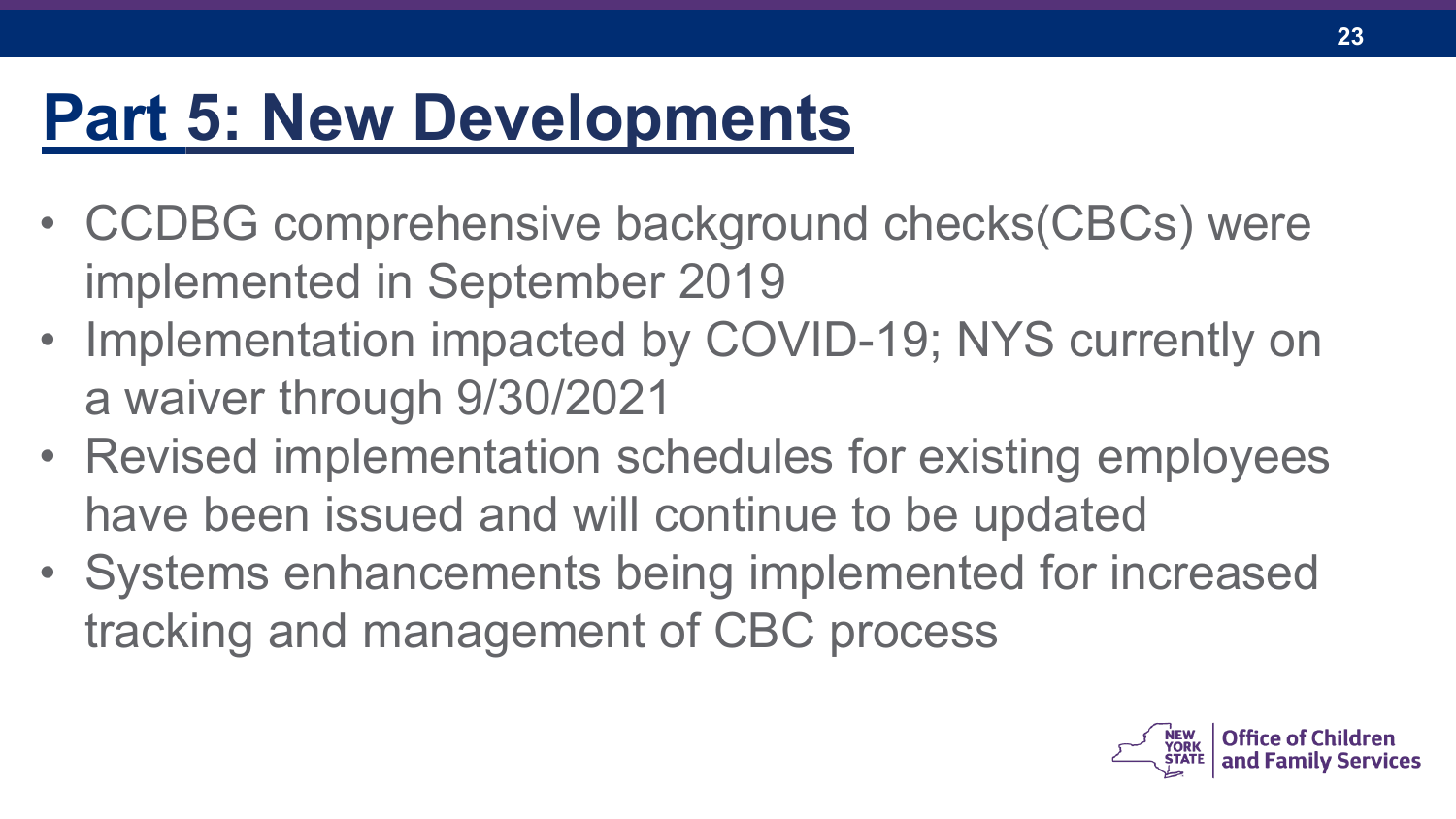- Provisional employment provisions subsequently implemented in February 2020 after substantial feedback from the field. This allows for child care staff employment under supervision once prints are submitted.
- Over 90,000 CBCs completed to date

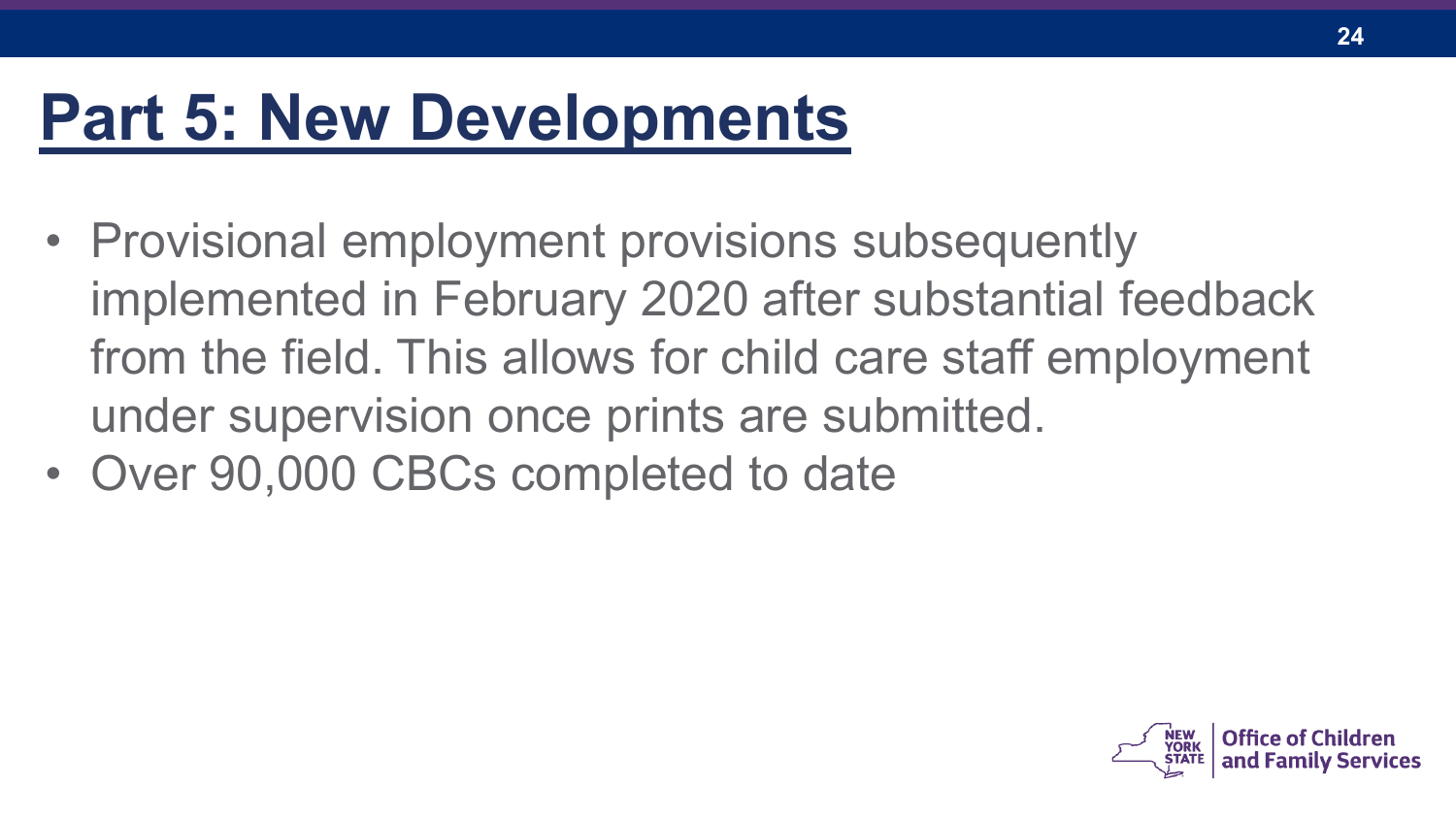**CCDBG annual inspection requirement implemented in December 2019**

- As noted, implementation impacted by COVID-19; currently on waiver through 9/30/2021
- Calendar year tracking began in January 2020
- Supported through system enhancements in CCFS

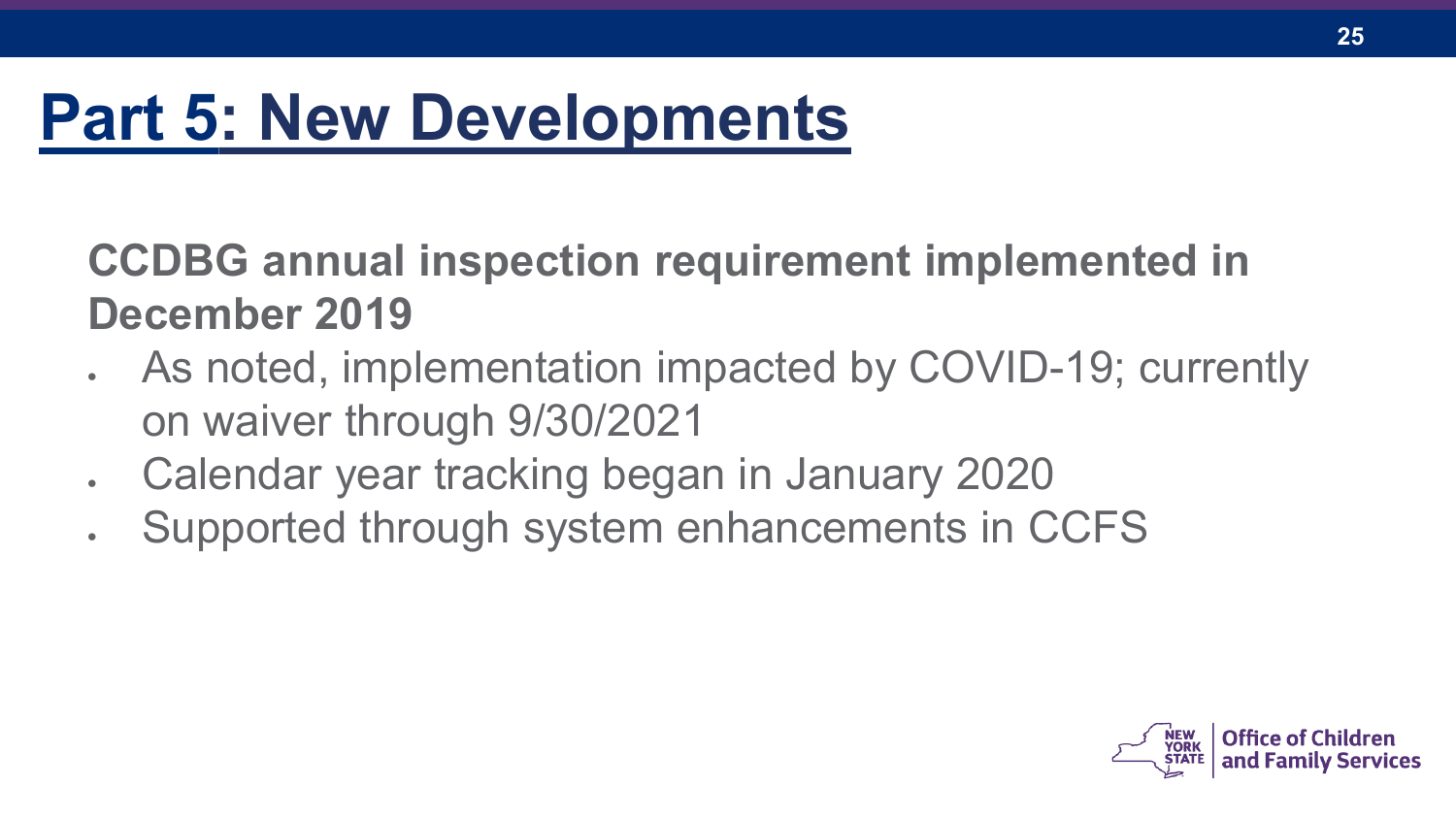#### **Implementation of remote inspections**

- OCFS developed a pilot program utilizing technology to support inspections being conducted remotely.
- As part of the pilot, OCFS participated in meetings with our federal partners and other states to evaluate best practice considerations.
- Supports healthy and safe practices, while maintaining a virtual presence in programs
- Initial focus is on renewal inspections.
- Supported through system enhancements in CCFS
- OCFS plans to expand this program more broadly within its field operations.

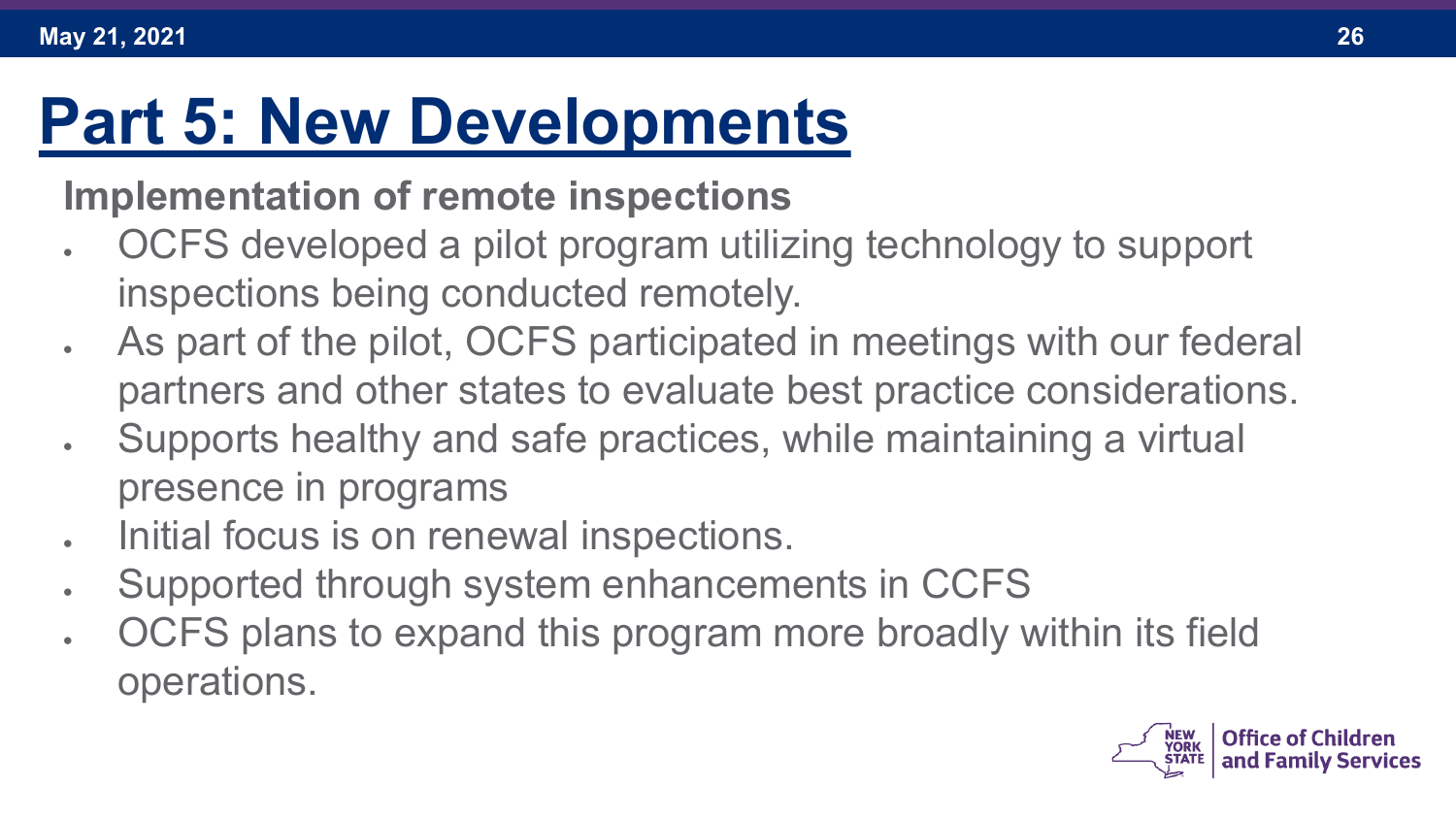### **Part 6: Child Care Workforce**

- 6.1 Professional Development Framework
- 6.2 Training and Professional Development Requirements
- 6.3 Supporting Training & Professional Development of the Child Care Workforce
- 6.4 Early Learning and Developmental Guidelines

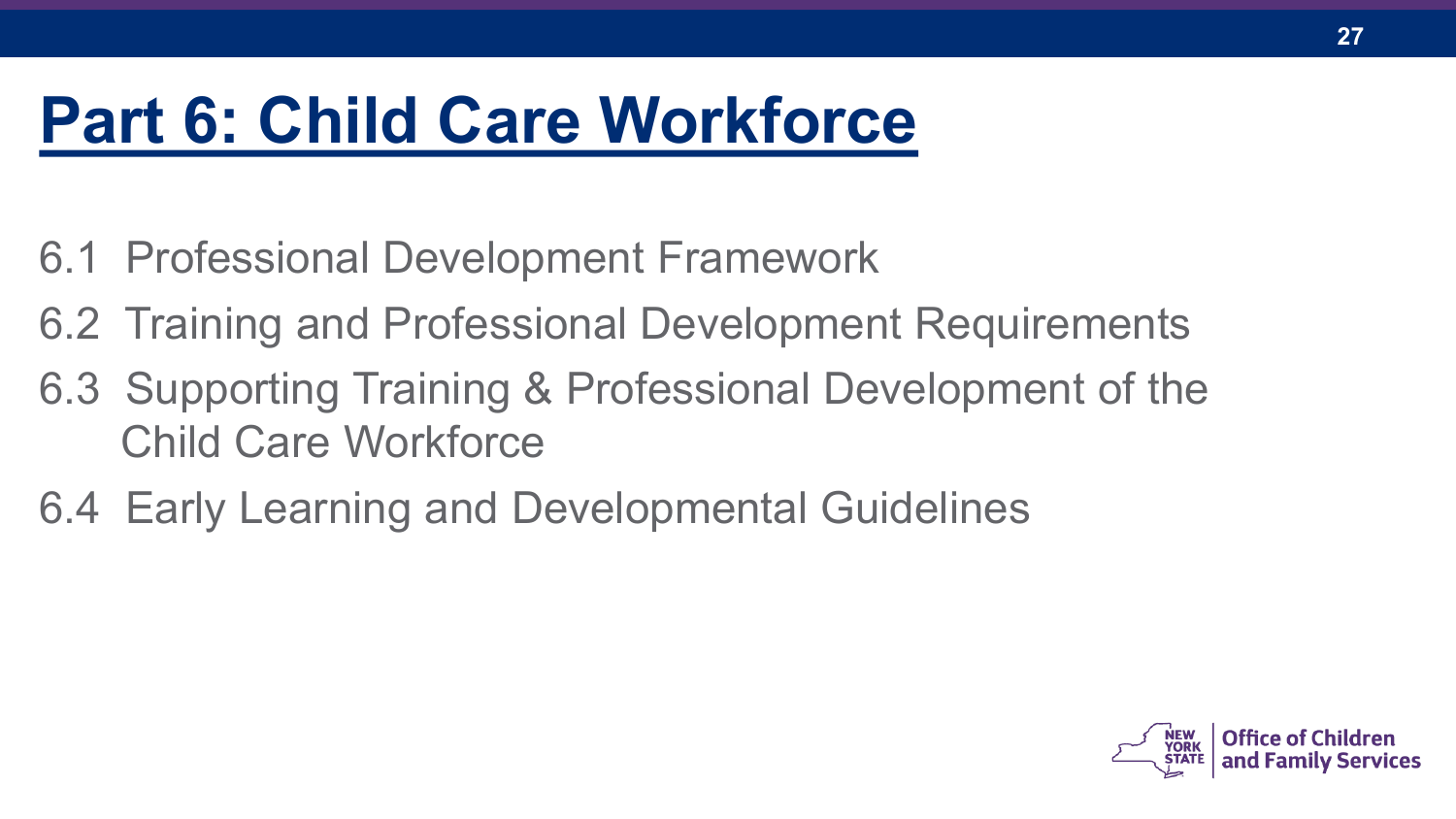- Developing a training about Early Learning Guidelines for child care regulators
- Regulation was revised to add ACEs (Adverse Childhood Experiences) as a required training topic

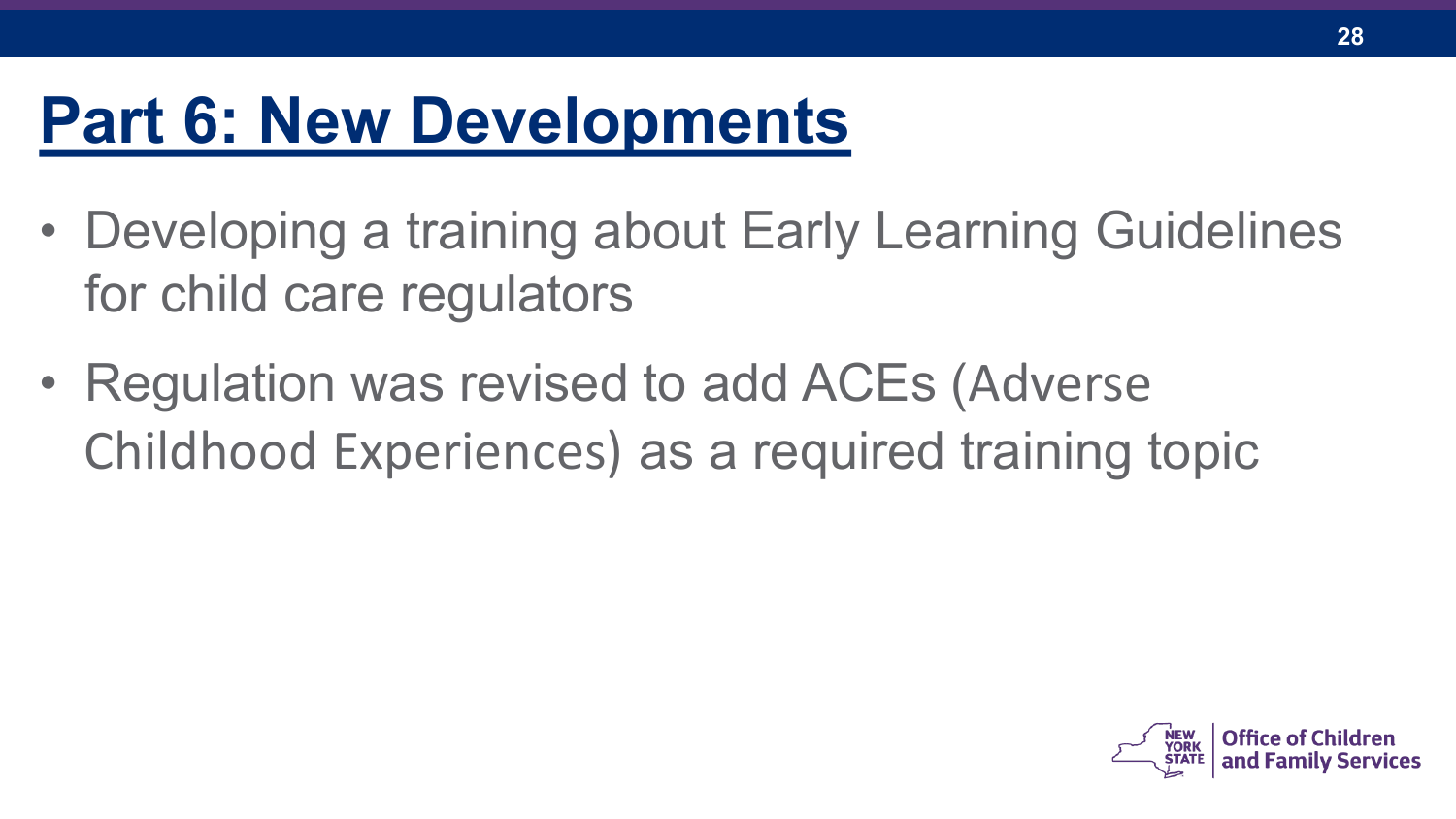- Training and professional development requirements put in place for legally-exempt providers
- Focus on improving the quality and availability of child care for children who are homeless, including help to providers on identifying and serving children and families experiencing homelessness
- Training and technical assistance for programs serving children who are homeless

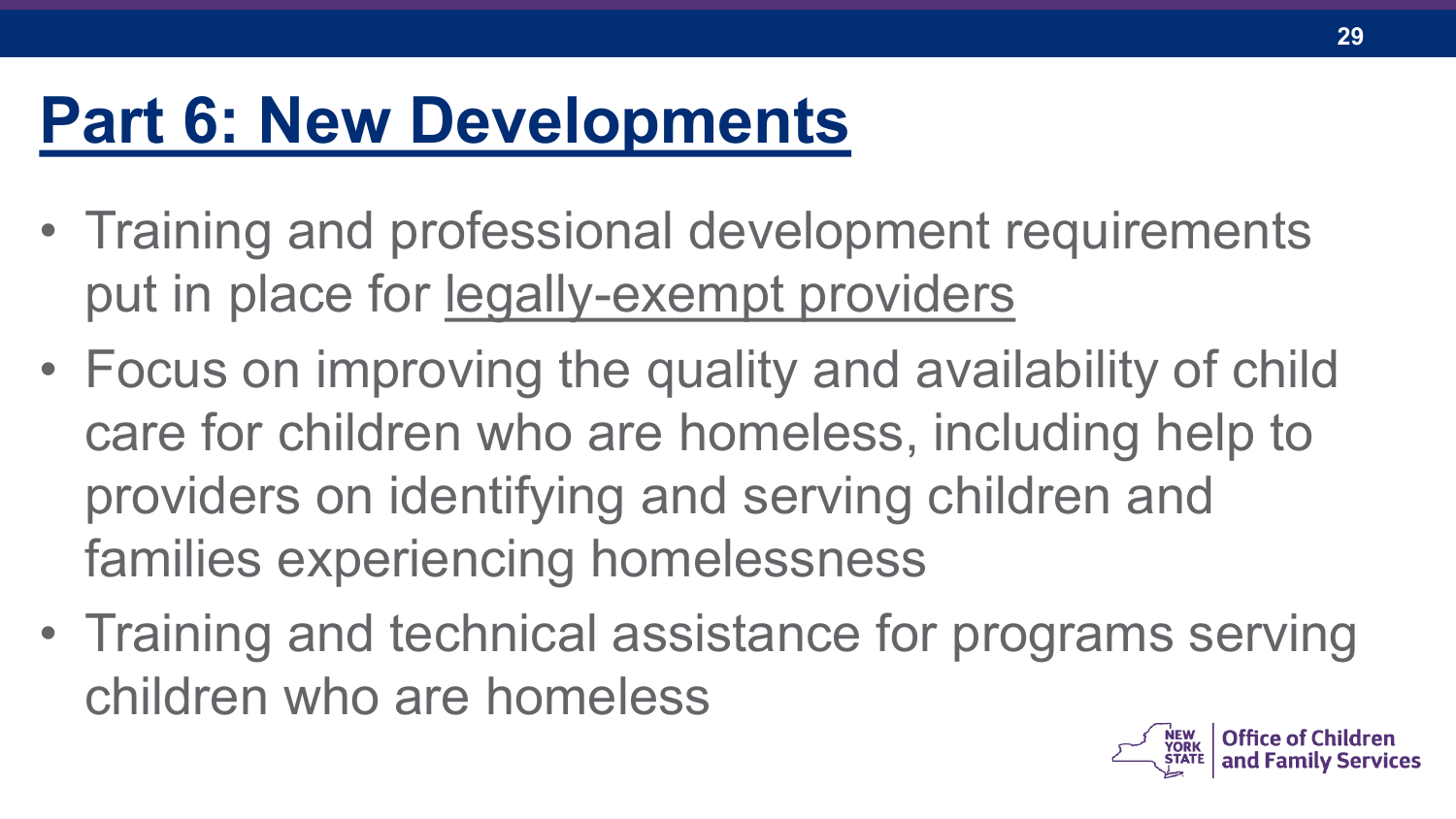### **Part 7: Quality Improvement**

- 7.1 Quality Activities Needs Assessment for Child Care Services
- 7.2 Use of Quality Funds
- 7.3 Quality Rating and Improvement System
- 7.4 Improving Supply and Quality of Child Care Programs & Services for Infants & Toddlers
- 7.5 Child Care Resource and Referral
- 7.6 Facilitating Compliance with State Standards
- 7.7 Evaluating and Assessing the Quality and Effectiveness of Child Care Programs and **Services**
- 7.8 Accreditation Support
- 7.9 Program Standards
- 7.10 Other Quality Improvement Activities

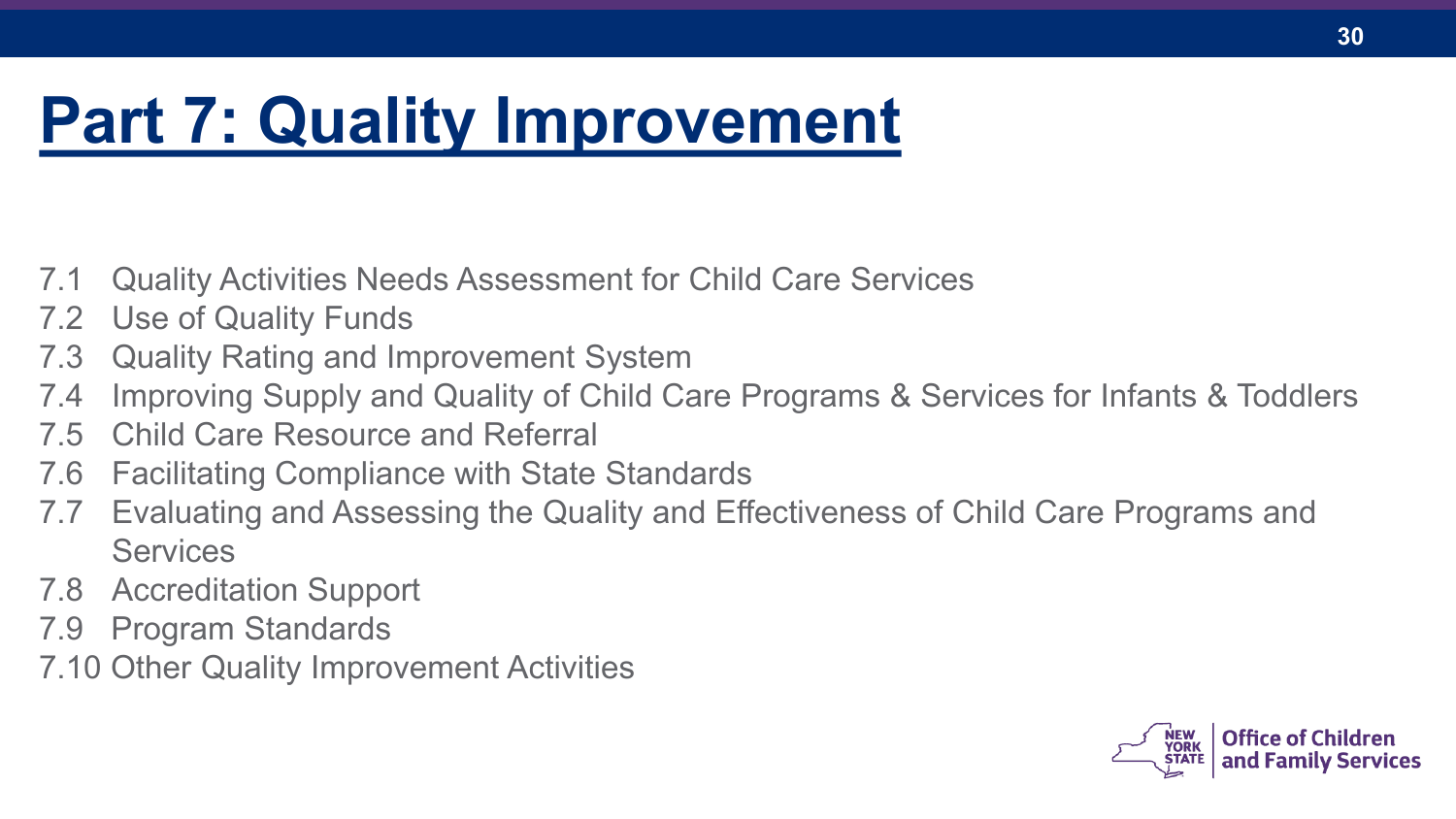#### : **Part 7: NYS's Overarching Goals for Quality Improvement**

- 1. Supporting the training and professional development of the child care workforce
- 2. Improving the quality of child care programs and services for infants and toddlers by supporting seven Infant/Toddler Regional Resource centers throughout the state
- 3. Supporting a statewide network of 35 CCR&R agencies, along with the Early Care and Learning Council, which is the membership organization for CCR&Rs in New York State

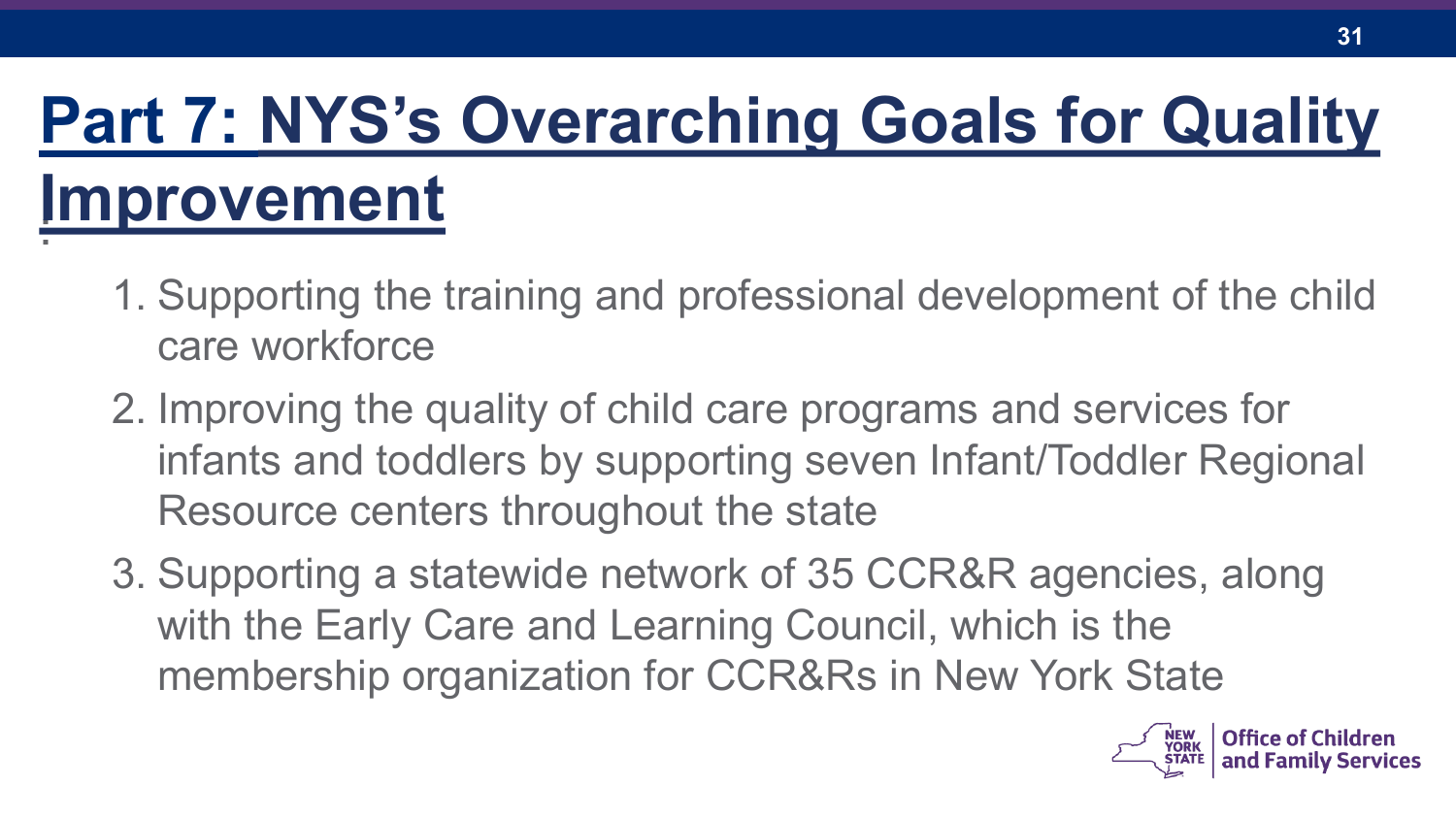### **Part 7: NYS's Overarching Goals for Quality Improvement (cont'd.)**

- 4. Supporting compliance with state requirements for licensing, inspection, monitoring, training, and health and safety
- 5. Supporting providers in the voluntary pursuit of accreditation through the Educational Incentive Program
- 6. Supporting the development or adoption of high-quality program and regulatory standards related to health, mental health, nutrition, physical activity, and physical development

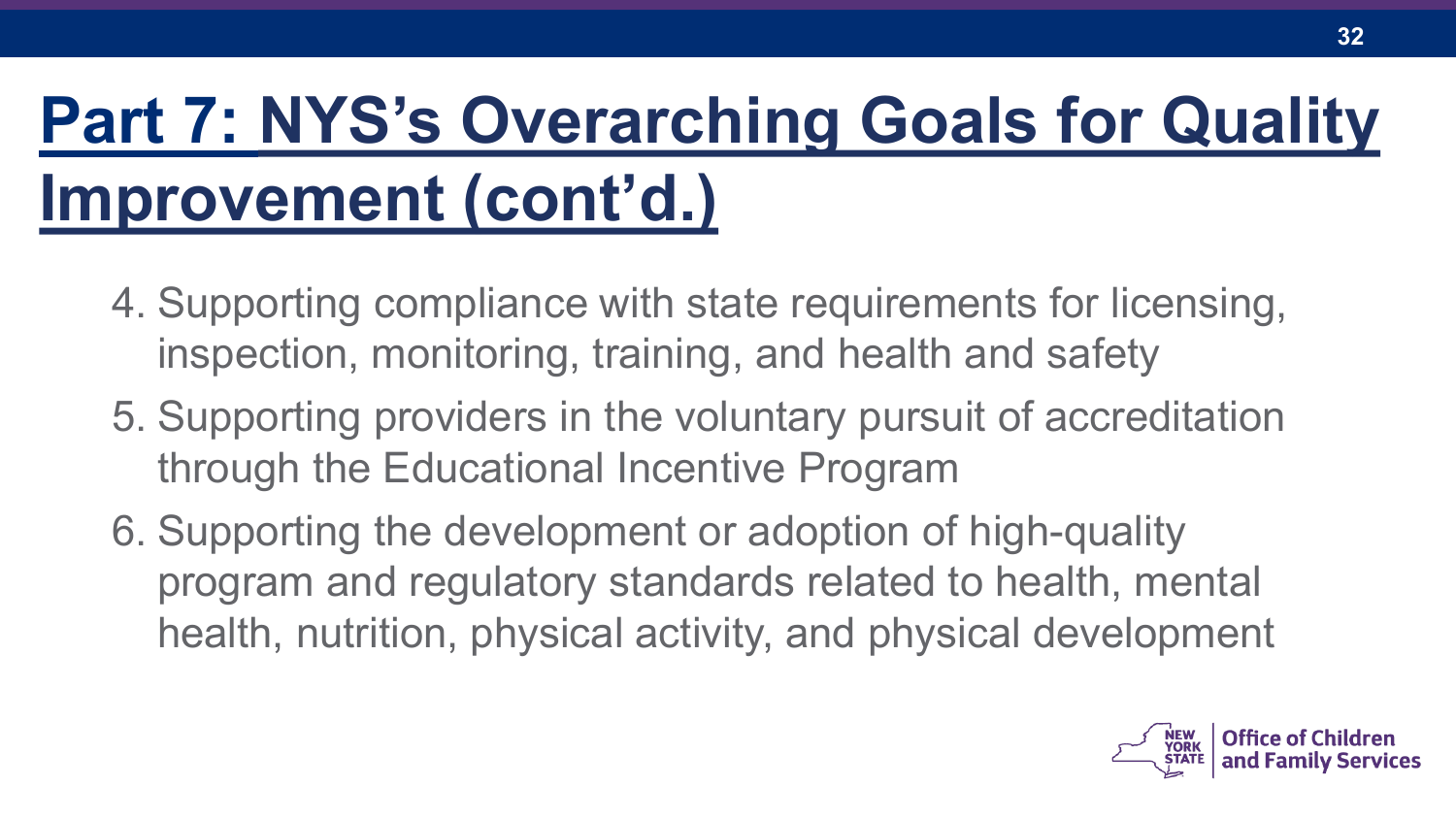### **Part 8: Grantee Program Integrity and Accountability**

- 8.1 Internal Controls and Accountability Measures to Help Ensure Program Integrity
	- Child Care Time and Attendance (CCTA) system
	- Child Care Program Integrity (CCPI)

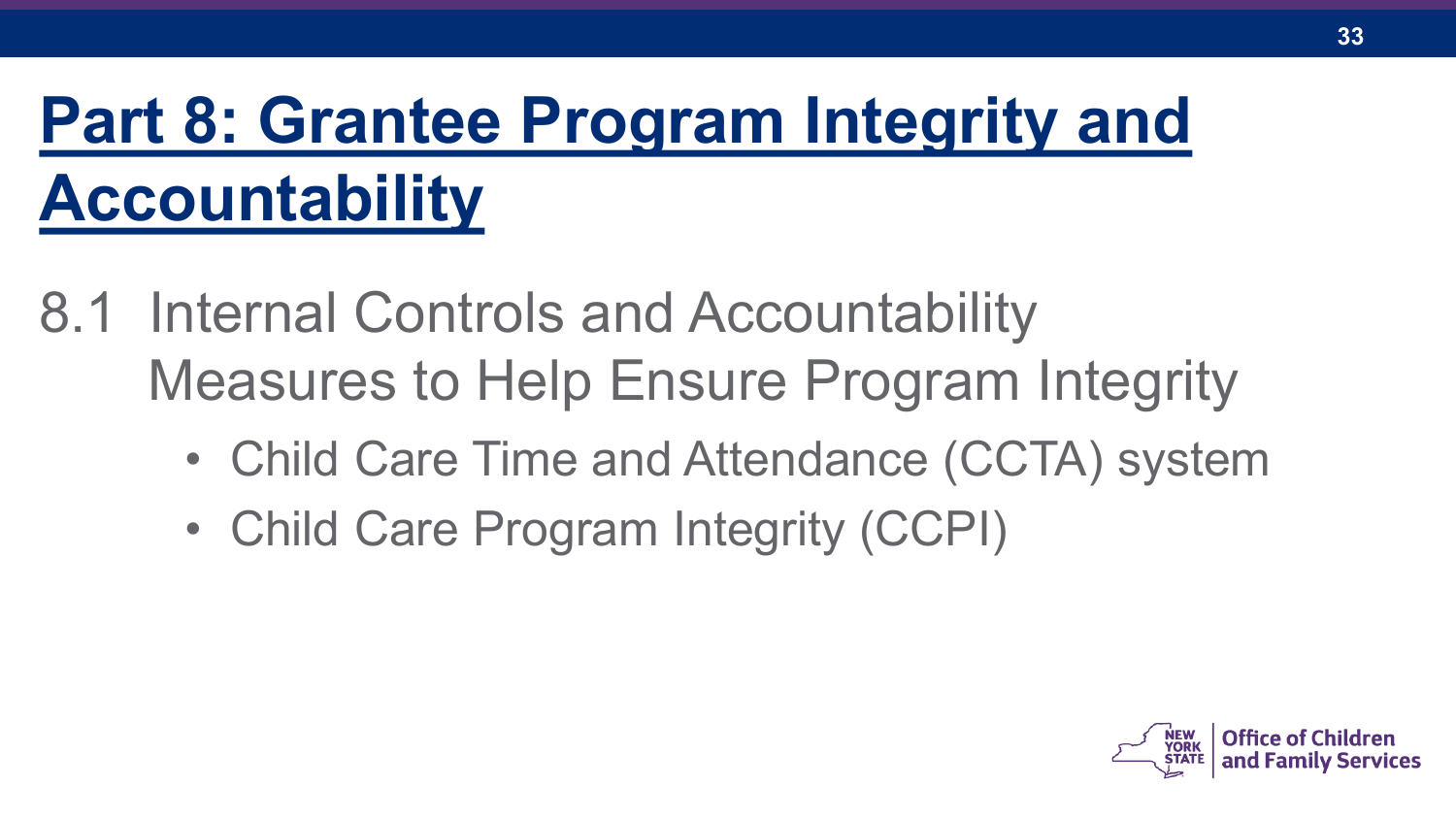### **Now We Hear From You!**



### **Thank you!**